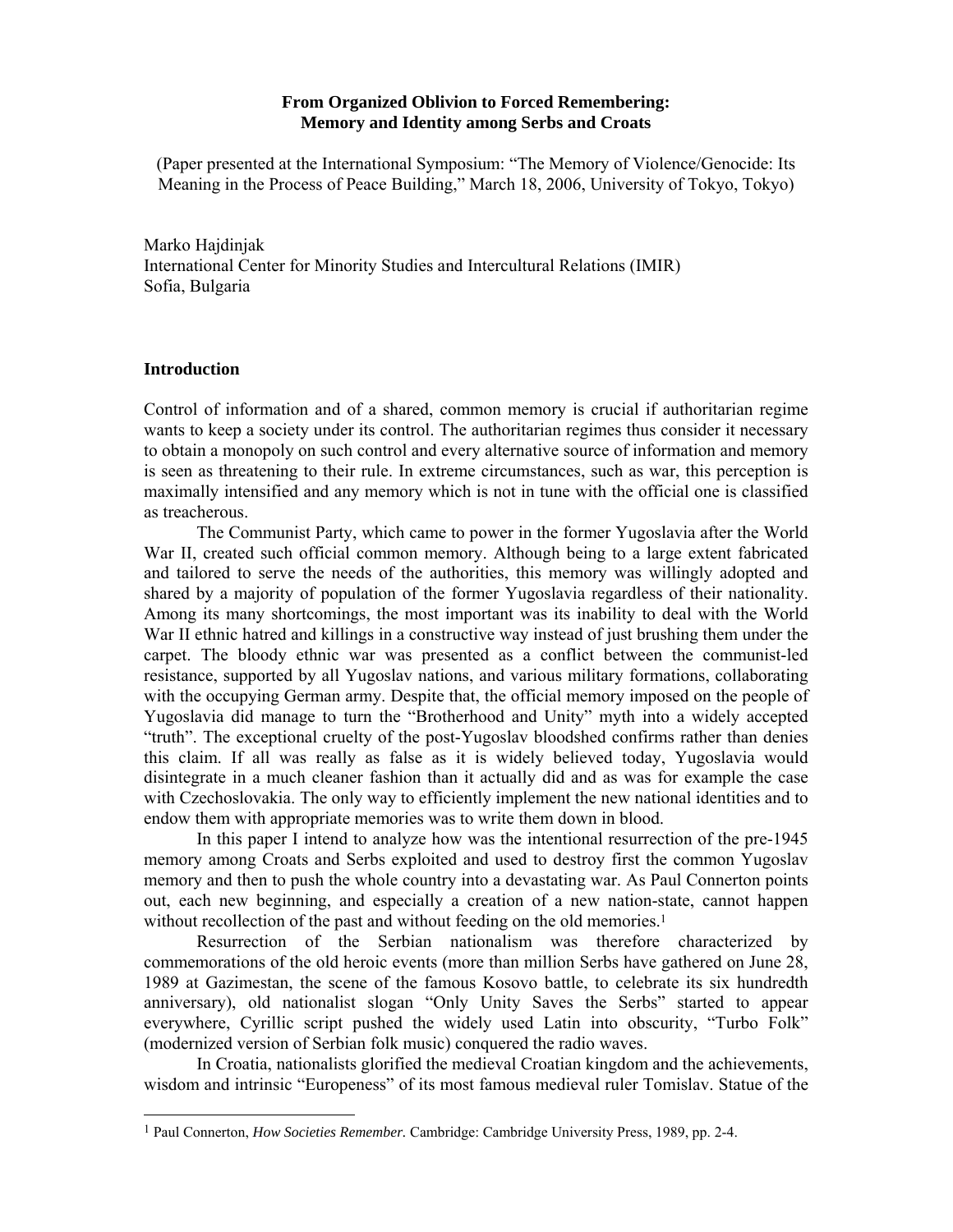national hero, Josip Jelacic, returned to the main square of the Croatian capital Zagreb from where it was removed after the World War II. The Fascist "Independent State of Croatia" was apologized in all possible ways and portrayed as a predecessor of present independent Croatia.

 To justify their intention for violent redrawing of Yugoslav borders, both Croatian and Serbian leaders launched an aggressive propaganda war with the intention of making their nations "remember" all the suffering they have allegedly endured in the past at the hands of "the others."

 When the wars fought in the 1990s have finished and especially after the fall of the nationalistic regimes in Serbia and Croatia, the new democratic governments had the chance to reveal the truth about the recent events and thus seriously limit the damage done by the new myths and the new "official memory," in which both Croats and Serbs were presented as victims. Instead, the new governments opted for the conformist approach, unwilling or unable to go against the nationalistic tide, and as a consequence, Croatian and Serbian war criminals are today still largely seen as national heroes. Therefore, the mistake committed by the Yugoslav authorities after the World War II, is being committed again. This paper will thus also deal with the memory of the 1990s wars, shared today by majority of Croats and Serbs, and which could represent a time-bomb, threatening to go off again sometime in the future.

#### **Memories, Myths and Nation-building**

Nations are always engaged in the process of (re)building. Each new generation questions the reasoning behind a sense of national belonging, inherited from the previous generations, readjusts it and forms its own perception. Corrections are usually minor and perhaps hardly noticeable, yet they exist. But in times of major and rapid social changes, corrections are much more noticeable, and significantly modified perception of national belonging and consequently of common national identity will emerge. Such change, together with the unavoidable erasing of existing memories and substituting them with new, invented or modified ones, is not something new for the peoples of ex-Yugoslavia.

 After the Second World War, the memories of war-time ethnic hatred and of violent civil war were officially "erased." State propaganda, dispersed through the educational system, media and mass culture (especially literature and films), instead presented a picture, which testified about mass support among all Yugoslav peoples for the joint struggle against invaders and "domestic traitors," as numerous ethnically based military formations during the war were called (for example, Croatian *Ustashe* and *Domobrani*, Serbian *Chetniks*, Albanian *Balisti*, Slovenian *Belogardisti*, etc). Extreme hardship of the first post-war years in wardevastated Yugoslavia made many people highly susceptible to believe in anything promising a better future. The enthusiasm which thus accompanied the adoption of new Yugoslav identity(ies), together with all the accompanying myths, can hardly be regarded as surprising.

 Similarly, the rapid collapse of Yugoslavia's socialist system in the second half of 1980s made people very vulnerable and thus again very susceptible to propaganda, offering and promising a change for the better.

 Nationalist craze swept over Yugoslavia because it was the only alternative to the decaying socialism offered by those in power. A different set of myths was employed, presenting the common identities held since 1945 as false and advocating new or modified ones. In this process, an exceptionally interesting interplay of past and present could be observed: while past strongly influenced the way the present was shaped, the present in turn modified the popular perception of the past. Nationalism, assisted by myths, influenced the change of the social memory and consequently also the change of national identities of Yugoslav peoples.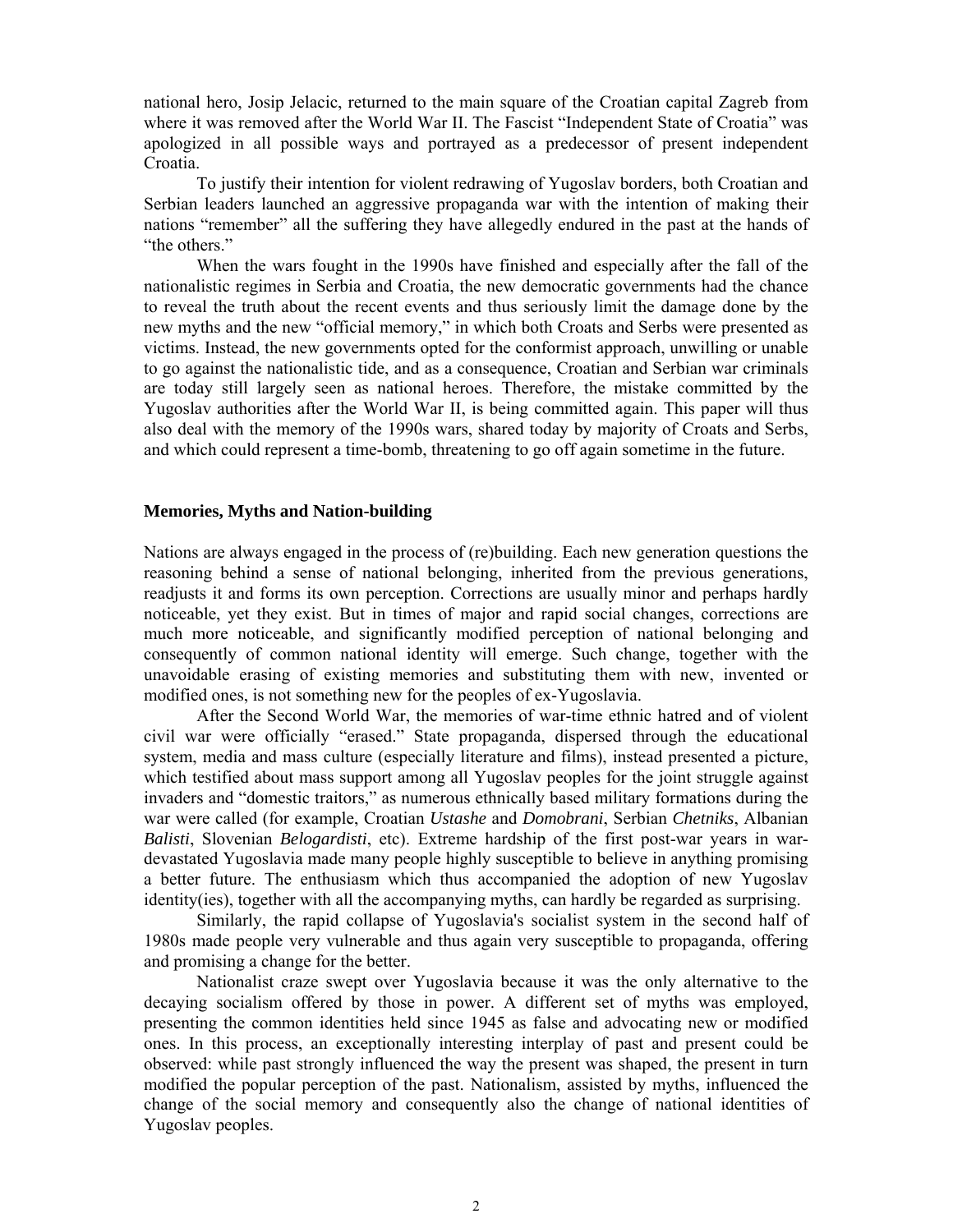As stated above, nation-building is a recurrent activity, which involves endless reinterpretations, rediscoveries and reconstructions. This, however, always happens within a limited extent, restricted by tradition. The values, myths, symbols and even the holy places each new generation chooses to praise as its national essence can be different from those worshipped by the previous generations, but they cannot be invented completely anew. They have to be based somewhere in the nation's past. The past defines the nation's present and directs it towards its future. Yet, the present needs and the future goals in turn influence the way "the past" is reconstructed and that is why the myths occupy the central role in nationbuilding.2

Mythical account of an event, which is supposed to be perceived as historic, will be more believable if it stems from a genuine historic root, regardless of how big (or small) its role in the overall context of the myth. For example, Croatian myth about their exceptional importance for stopping the Ottoman advance into Central Europe stems from reference Pope Leo X made in 1519 about Croats as *Antemurale Christianitatis* (or the ramparts of Christendom). Even though historic evidence clearly shows that Croats did not play an exceptionally important role in stopping the Ottomans, the "memory" of this event became one of crucial pillars on which modern Croatian national identity was built. Similarly, virtually all Serbs today are convinced that their medieval empire was destroyed when (what they perceive as) their army suffered a crucial defeat on Kosovo polje, despite the fact that evidences largely contradict most claims of the myth.

 When a society experiences a rapid transformation in which it's social and political arrangement is seriously modified (for example a revolution, or unification or dissolution of a country), both its future and its past are seriously questioned. New traditions are introduced, based on traditions popular before the regime just overthrown took power, preferably in the society's "Golden Age." Thus all traces of the *ancien regime* are erased and the successor legitimized.

 Members do not have to perceive the myth as historically accurate. It is enough that they accept the content and the message of the myth and the myth will successfully perform its main task of establishing connection between members of the society and creating boundary between this and other societies. Sharing the same myth is one of the most important elements, distinguishing members from non-members.3 Myths and mythic histories bring the collective heritage back to life and are therefore essential in identifying "who we are."4

Collective heritage can also separate the present members of a community from the previous generations if such separation is viewed as necessary (e. g. if political system changes). The new Croatian authorities returned the monument of Croatian most popular *ban* (governor), Josip Jelacic, to the main Zagreb square, demonstrating a clear difference between "communist" and "democratic" Croatian national identity. During the 1848 revolution in the Austro-Hungarian Empire, Jelacic calculated that siding with the Emperor against the revolutionaries would be in Croatian interest. To his disappointment, his loyalty to the Emperor did not bring any benefit to Croats, let alone the autonomy they were hoping for. After World War II, his monument was removed because the new Yugoslav Communist authorities could hardly tolerate a memorial to a "reactionary servant of anti-revolutionary

<sup>2</sup> Anthony D. Smith, *The Ethnic Origins of Nations.* Cambridge: Blackwell Publishers, 1996, pp. 206-208.

<sup>3</sup> George Schopflin, "The Functions of Myth and a Taxonomy of Myths" in *Myths and Nationhood,* ed. Geoffrey Hosking and George Schopflin. London: Hurst & Company, 1997, pp. 19-20.

<sup>4</sup> Smith, *The Ethnic Origins of Nations,* p. 202.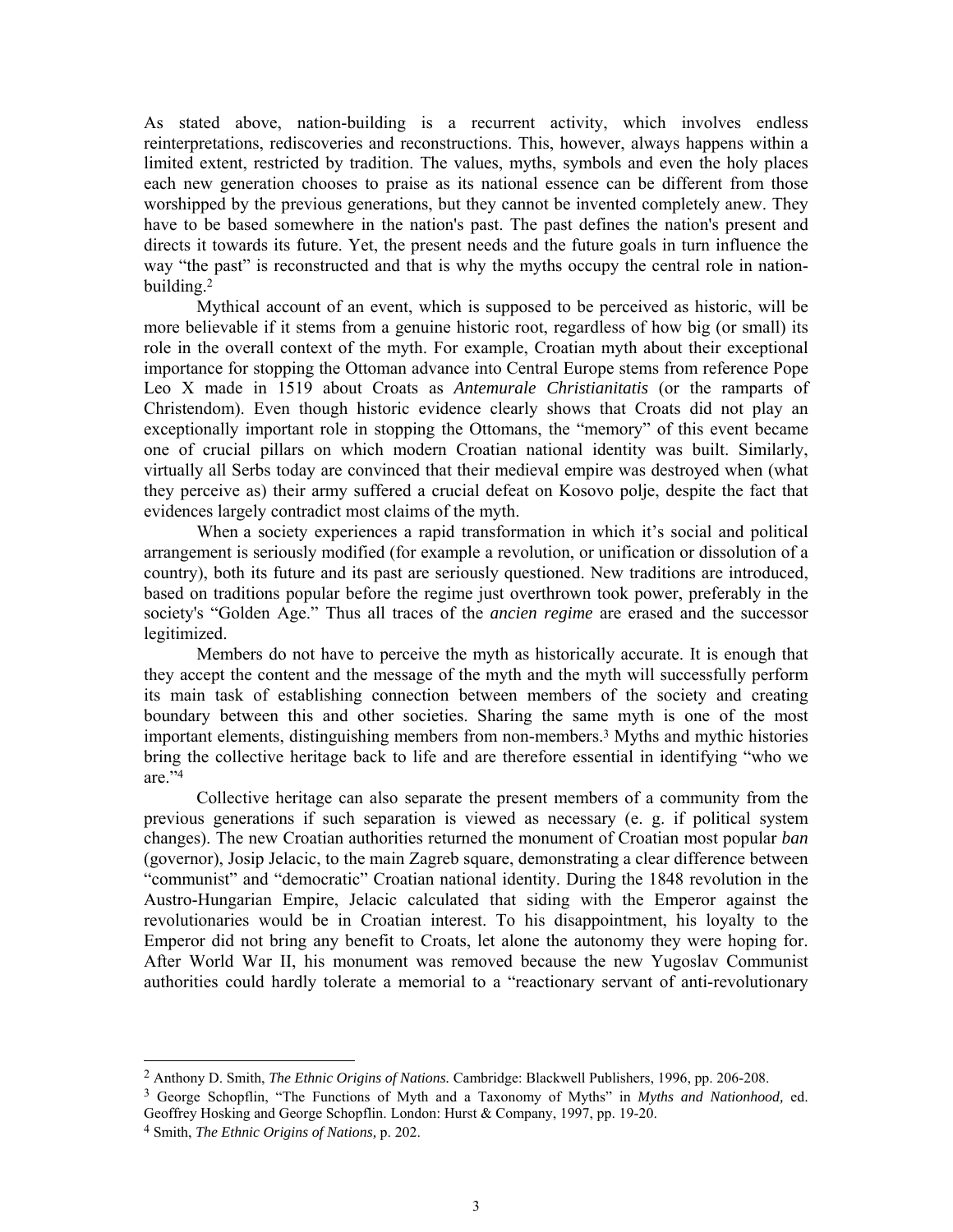terror." In 1991, when Croatian government proclaimed independence, the statue of "one of Croatia's greatest sons" was returned to its original place.5

The "historic" memory of the NDH (the Independent State of Croatia, established during World War II) also went through a process of rebirth, acquiring in the post-1990 mythic history a central space as an important link in the historical continuity of the Croatian state, which was interrupted only by two period of subjugation, first by Serbs and later by the communists.6 Croatian President Tudjman, for example, described the NDH as an expression of the historical longing of the Croatian nation for a state of its own.7 The burden of the collective guilt for Ustashe crimes Croats carried for 45 years came to be seen as completely unjust and imposed on the Croats by the Serbs, who wanted to completely devalue any manifestation of Croatian independent statehood to prevent Croats from asserting their right to it again.

 Having control over myths, symbols and rituals is one of most important conditions for controlling the whole society. By stressing certain memories, diminishing the importance of others, and propagating certain symbols, values and behavior, those in control can reinforce solidarity and mobilize the masses.<sup>8</sup> It was no accident at all that Slobodan Milosevic chose the celebration of the six hundredth anniversary of the Kosovo battle (at Gazimestan, the scene of the battle, on June 28, 1989, attended by over a million Serbs) to proclaim that "today, [Serbs] are again in battles and facing battles. These battles are not armed battles yet, although such battles cannot yet be excluded."9 Controlling myths is made easier by the fact that myths do not need to stay the same for members of society to continue to feel connected. Myths just need to keep on reassuring them that they are unique and different from others. The exact content of myths is not of crucial importance.10

 Likewise, the nationalistic elites who control the production and distribution of myths do not need to believe in them, since this has no decisive influence on the effect their propaganda has on their listeners. What matters, if myth is to have a desired effect, is the nature of the mass instinct the myth is meant to appeal to.<sup>11</sup> For instance, when Yugoslav communist authorities after World War II declared that 1.7 million Yugoslavs had died during the war, they were perfectly aware that this figure was much too high (the real number of victims was, according to most believable estimates, just over a million). The inflated figure was produced primarily for external use, since it was trying to provide Yugoslavia with the highest possible war reparations.<sup>12</sup> Yet, it resonated especially well among Serbs, who as the biggest nation also had the highest number of victims. This reinforced the myth about Serbs as a martyr nation, which always has to go through an ordeal before rising again like a Phoenix to an even greater glory.

 Suffering has an exceptionally prominent place in the process of the Serbian nationbuilding. The Kosovo battle and the epic songs, connected with it, are full of references to suffering. The most notable example is an epic song *Smrt majke Jugovica* (The Death of the Mother of the Jugovic Boys), who died broken-hearted after learning that her husband and all

<sup>5</sup> Marcus Tanner, *Croatia: A Nation Forged in War.* New Haven: Yale University Press, 1997, pp. 90-93.

<sup>6</sup> Dubravka Ugresic, *The Culture of Lies. Antipolitical Essays,* trans. by Celia Hawkesworth. University Park: The Pennsylvania State University Press, 1998, pp. 228-229.

<sup>7</sup> Predrag Lucic and Ivica Djikic, "Tudjmanovo desetljece" (Tudjman's Decade) in *Feral Tribune,* no. 743, January 1999.

<sup>8</sup> Schopflin, "The Functions of Myth," p. 22.

<sup>9</sup> Olivera Milosavljevic, "Yugoslavia as Mistake" in *The Road to War in Serbia: Trauma and Catharsis,* ed. Nebojsa Popov. Budapest: Central European University Press, 2000, p. 69.

<sup>10</sup> Walker Connor, "The Nation and Its Myth" in *International Journal of Comparative Sociology,* vol. 33, no. 1-2, 1992, p. 49.

<sup>11</sup> Ibid., p. 50.

<sup>12</sup> Tanner, *Croatia,* p. 152.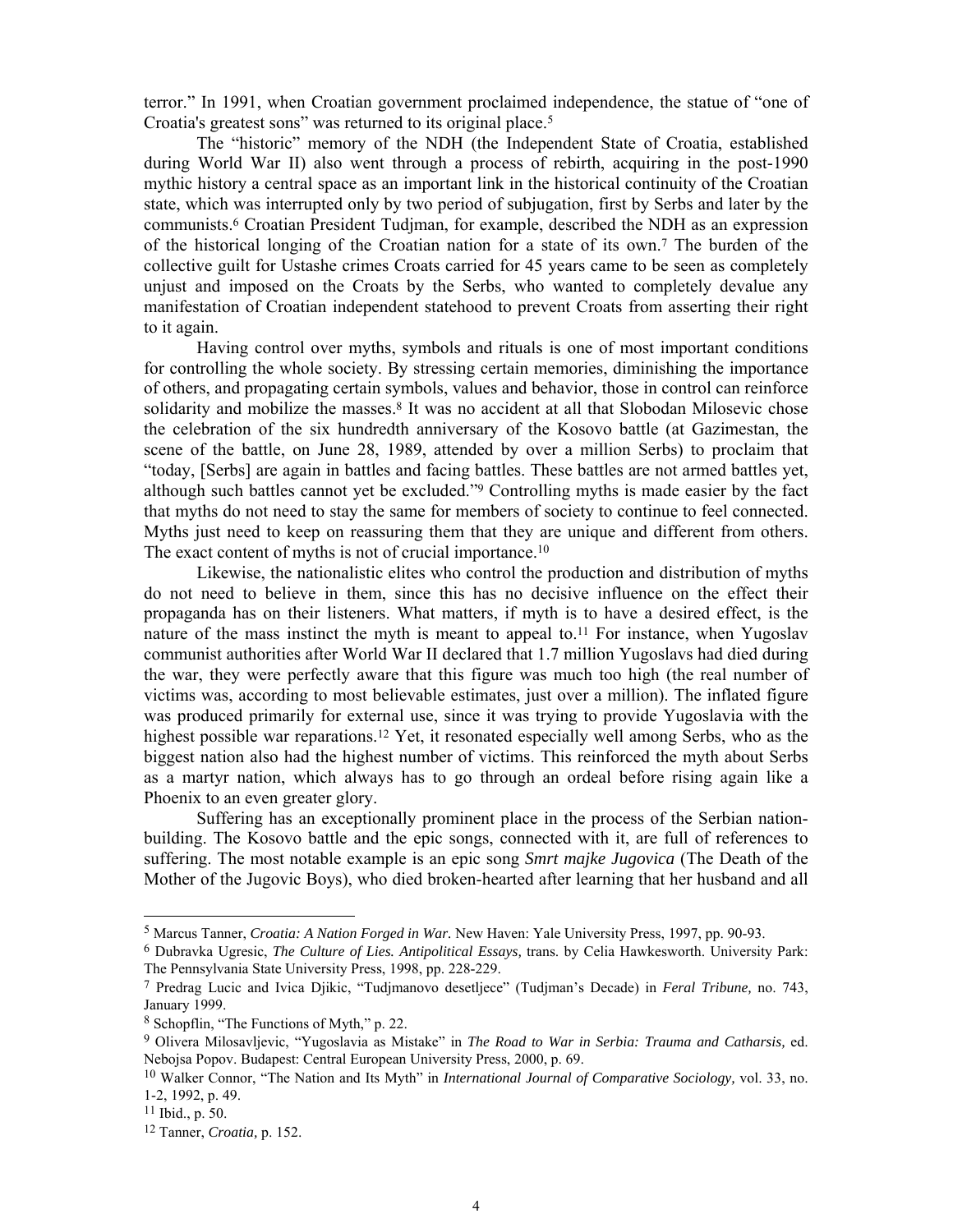nine sons have died on the Kosovo battlefield.13 Needles to say, the almost five centuries of Ottoman rule are described (quite inaccurately) as one long period of suffering. Serbian suffering in both World Wars (though being very real and truly substantial) has been similarly magnified through historic myths. The infamous Memorandum of the Serbian Academy of Sciences and Arts, written in 1986 and considered as a nationalistic program later adopted by Milosevic, presented the Serbian experience in Socialist Yugoslavia as suffering. The justification provided was that Serbia was the only republic without a right to control its whole territory (due to autonomy of Kosovo and Vojvodina), that Serbs were the only Yugoslav nation forced to live in several republics and that Serbs were allegedly exploited by other nations.14 Worst of all, other nations in Yugoslavia showed no gratitude for the sacrifice Serbs made in both World Wars for "liberating" them, and after exploiting them for 45 years, they decided to secede from Yugoslavia.15

 Dragoljub Zivojinovic argues that during World War I, the Serbian government was offered by Great Britain the possibility to create Greater Serbia after the war, including the whole of Bosnia and Herzegovina, Montenegro, Vojvodina, Slavonia and parts of the Dalmatian coast (the remainder of what was not promised to Italy). Yet Serbs, according to Zivojinovic, did not want even to consider it, since they were faithful to their commitment to the Yugoslav state. Serbs were made to pay terribly for their loyalty to the Yugoslav cause, suffering terrible losses in the war, and were "rewarded" by having to give up, as Zivojinovic writes, its democratic constitution, independent statehood, its flag and its anthem, for creating a state for Croats and Slovenes who "invested [neither] their blood [nor] money" in its creation.16

Some very notable references to suffering can be found also in earlier periods of Croatian history (for example, in the sixteenth century the nobles in Croatian Parliament – *Sabor* – lamented that only "the remains of the remains" of Croatia were still free from the Ottoman rule<sup>17</sup>). But none can compare with the perceived suffering of Croats under the "Serbian occupation," as the periods of 1918-1941 and 1945-1991 came to be known after the Croatian secession. The Croatian "suffering" should not be understood literally. Rather, Croats suffered symbolically. Because the nature of the Ustashe-Croat relation was never openly discussed, but simply "forgotten," Croats, despite being recognized as equal participants in the brotherly struggle against Nazism, continued to be viewed as collectively guilty for the Ustashe atrocities, especially by many Serbs. This semi-subconscious bias against Croats came into the open in 1971 when the *Maspok* was crushed. *Maspok* stands for *masovni pokret* (mass movement) and is a name under which the 1968-1971 liberal-cumnationalist movement in Croatia is popularly known. It started as a liberal reform process of the young Croatian Communist Party leadership, and soon got out of their control, acquiring mass following and nationalistic orientation. It was crushed in 1971, with many ringleaders arrested and Croatian party purged. Despite similar movements in Slovenia and Serbia (following the clampdown in Croatia, purges also swept through Ljubljana and Belgrade, bringing the reform process in Yugoslavia to its end), the purge was exceptionally thorough and massive in Croatia, making anything which could be potentially understood as a manifestation of Croatian nationalism an absolute taboo. Making a reference to anything "Croatian" became virtually impossible and in the period from 1971 to 1989, Croatia was known as "the Silent Republic." Croatian silence was broken in 1989 and the winner of the

<sup>13</sup> Milne Holton and Vasa D. Mihailovich, *Serbian Poetry from the Beginnings to the Present.* New Haven: Slavica Publishers - Yale Centre for International and Area Studies, 1988, pp. 98-102.

<sup>14</sup> Olivera Milosavljevic, "The Abuse of the Authority of Science" in *The Road to War in Serbia,* pp. 279-281.

<sup>15</sup> Dragoljub Zivojinovic, 'Serbia and Yugoslavia: Past, Present, and Future" in *Serbia's Historical Heritage,* ed. Alex N. Dragnich. Boulder: Columbia University Press - East European Monographs, 1994, pp. 61-62. 16 Ibid., pp. 55-59.

<sup>17</sup> Tanner, *Croatia,* pp. 29-37.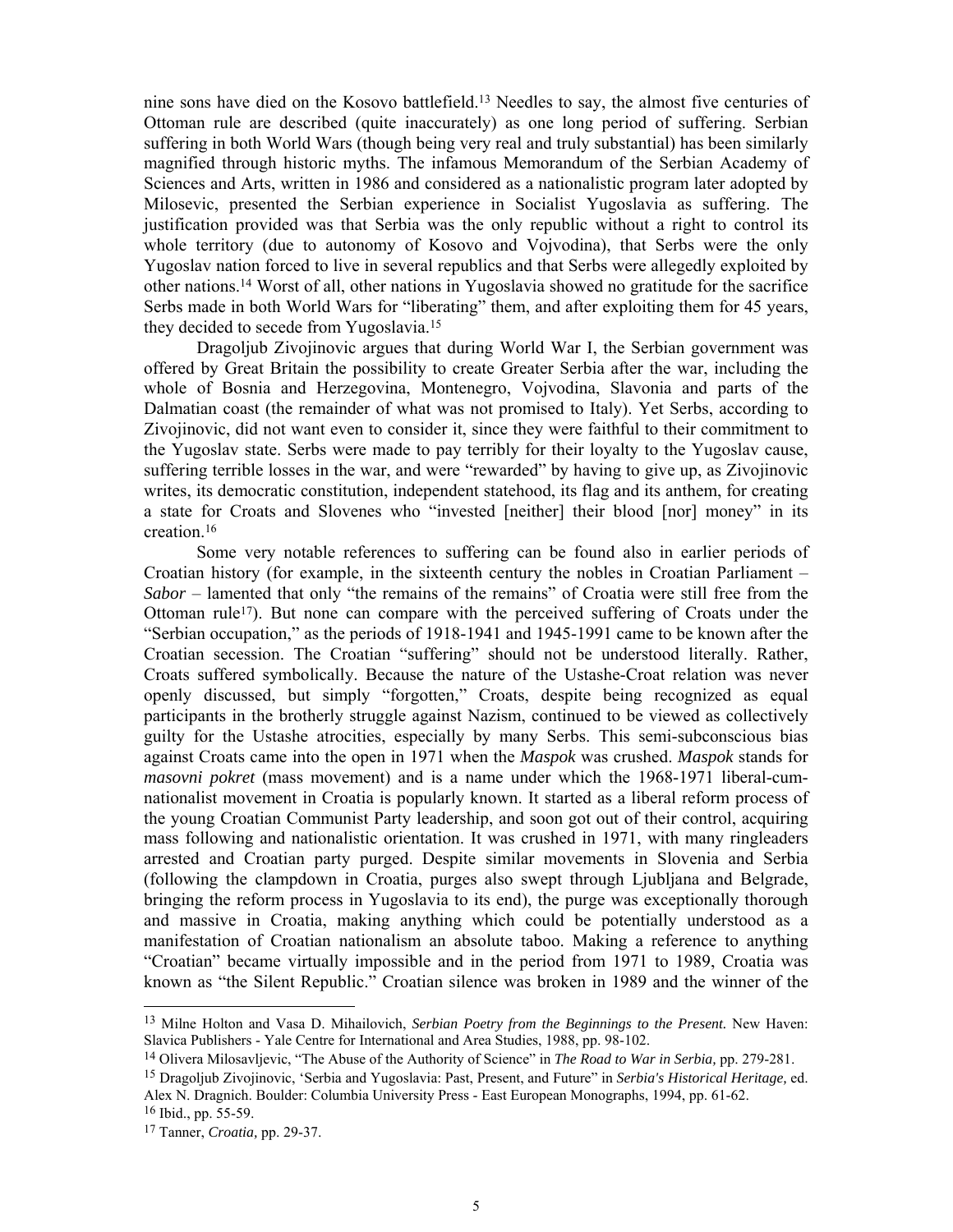elections held the following year was the *Croatian* Democratic Community (or HDZ - *Hrvatska demokratska zajednica*). Its nationalistic electoral rhetoric was loud enough to compensate for almost two decades of silence.

## **Present-shaping Past and Past-shaping Present**

Myths are therefore truly of exceptional importance for nation-building. But it is equally true that only certain myths can perform this task successfully. As Mary Fulbrook points out, to have nation-building potential, myths have to resonate with popular collective memories and offer an answer to the present needs.18

According to Connerton, the way we experience the present depends heavily upon our knowledge of the past. Different pasts influence different perceptions of the same present. In turn, present influences -- or even distorts -- what we perceive as the true past.19 The logical consequence is the parallel existence of several "pasts," or, as Smith calls them, "invented traditions," each "remembered" according to our present needs. To make a past suitable for a desired form of nation-building, some of its segments need to be remembered and some forgotten. Some segments, if no appropriate ones exist, are simply invented, as long as they can be convincingly infiltrated into the succession of real memories.20

 For example, during the Yugoslav wars, the memories some Serbs, especially those living along the Dinaric mountain range in Croatia (the centre of Ustashe terror), had about WWII killings, made them very prone to believe that history was repeating itself. At the same time, nationalistic propaganda and hate-speech generated in Serbia proper exaggerated the war-time terror, creating "memories" of Ustashe crimes even among the people who were not their victims. In Croatia, the memories of the same experience went through a similar process, but with different goals. Minimizing the extent of the Ustashe massacres became the most popular pastime in post-election Croatia, because the pro-independence course of the new Croatian authorities needed more acceptable and popular memories of the last incarnation of Croatian "independent" statehood to legitimize their political goals.

 The most important factor shaping the common memories is the national identity. Identity depends on memory, and memory in turn depends on identity. Both change in time, and both change interdependently. Both identity and memory are political and social constructs.21

The past, or its segments, can be used by elites to manipulate mass emotions, and to generate and control mass mobilization.22 For example, during the 1990 election campaign in Croatia, all HDZ's election posters were marked by a fat letter "H" (for *Hrvatska*, or Croatia), decorated with medieval Croat ornamentation. The party was also using the old Croatian chessboard flags at the rallies, bringing the memories of past Croatian glory back to life.23 In Serbia, the relics of Prince Lazar (Serbian leader in the time of the Kosovo battle) were taken out of their resting place and sent on a long tour around Yugoslavia's Orthodox monasteries. Millions of Serbs came to pay respect to the remains of one of their greatest heroes, many of them decorated with Chetnik symbols such as the double-headed white eagle, symbol of the Serbian royal Karadjordjevic dynasty. Prince Lazar concluded his journey on June 28, 1989 at

<sup>18</sup> Mary Fulbrook, "Myth-making and National Identity: The Case of the G.D.R." in *Myths and Nationhood,* pp. 73-74.

<sup>19</sup> Connerton, *How Societies Remember,* p. 2.

<sup>20</sup> Smith, *The Ethnic Origin of Nations,* pp. 177-178.

<sup>21</sup> John R. Gillis, "Memory and Identity: The History of a Relationship" in *Commemorations: The Politics of National identity,* ed. John R. Gillis. Princeton: Princeton University Press, 1994*,* pp. 3-5.

<sup>22</sup> Anthony D. Smith, "The 'Golden Age' and National Renewal" in *Myths and Nationhood,* pp. 36-38.

<sup>23</sup> Tanner, *Croatia,* p. 226.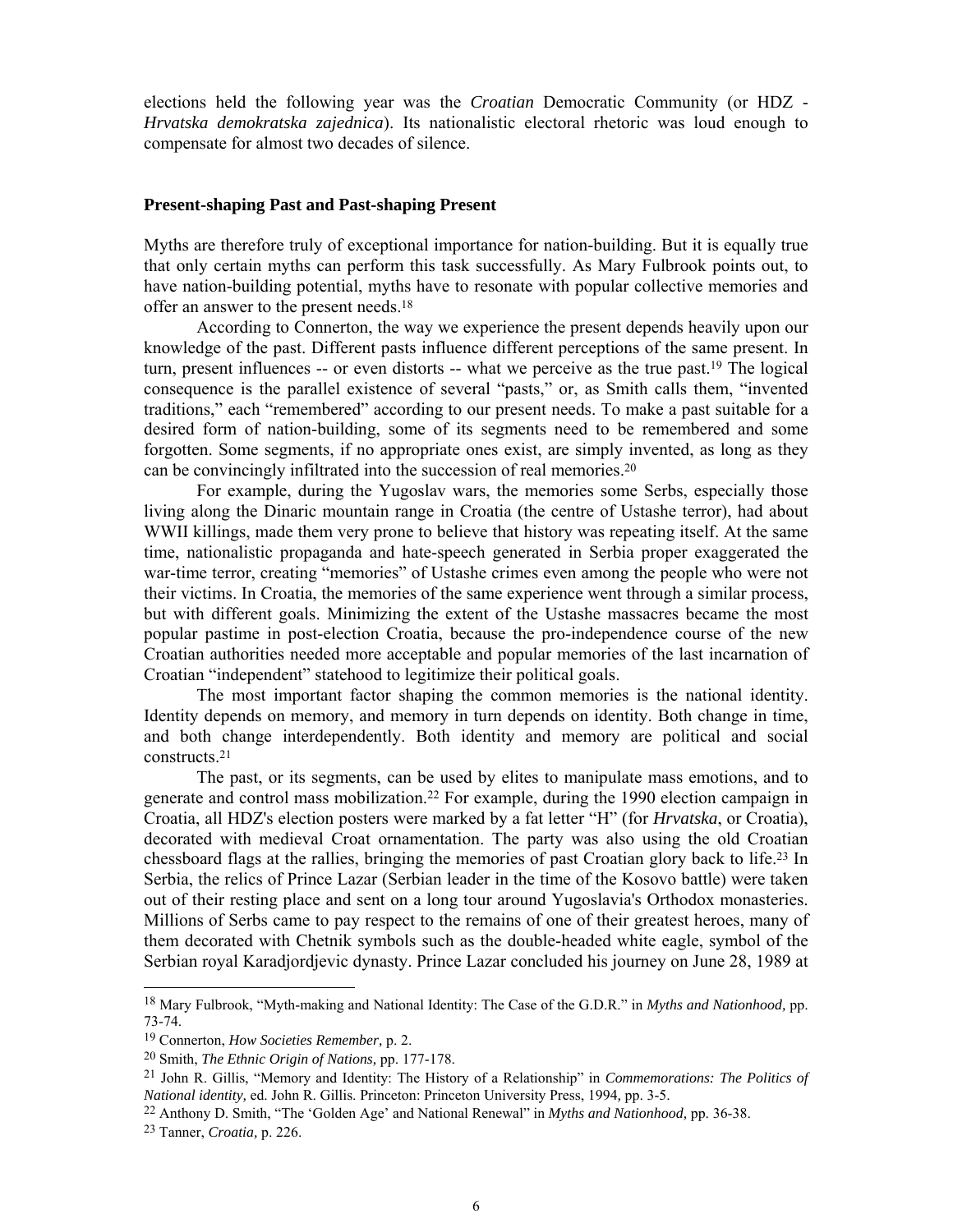Gazimestan, the scene of the Kosovo battle, on the same place where he was killed exactly six hundred years ago, with more than a million Serbs coming to celebrate both the anniversary and Milosevic's "coronation" as the president of Serbia.24

The biggest danger in invoking the past for legitimizing present policies is that the idealized past can become a fixation or even a national obsession. In times of a rapid social change (such as the collapse of socialist system in Yugoslavia), such obsession can obscure the real needs of the present (for example, democratization and economic liberalization) and instead push the nation into chasing the utopian dream about resurrection of the ancient empire in its greatest territorial extent. The greater and more glorious the past appears, the easier it becomes to mobilize masses to try to bring it back to life for one more time.25

Common, or social, memory has a great influence over individual memory. People will often recall a particular memory through contact and interaction with other members of their group. In order to communicate effectively with them, we need to remember the same things they remember. Our personal memories, if we want to truly be a part of a given society, need to be in tune with the persons, places, dates, language and symbols characterizing our community. They can exist only in the mental space, provided by the community. Being actually present when the event, which is "remembered," took place, or even being alive at the time, is neither important nor necessary.26 For instance, since 1990 it was virtually impossible to be a "true" Croat without remembering the *Maspok,* or a true Serb without "remembering" the Kosovo battle. In making this possible, commemorative ceremonies play the most important role (interactions with other people, and education, media, religious services and culture also serve the same, commemorative purpose).

 Commemorative ceremonies remind a community of its identity and explain its past as some sort of "collective autobiography." They are more than just distributors and preservers of collective memory. In order to be truly effective, they must become a way of life - members of community need to become habituated to them.27 Nation-building is therefore impossible without commemorations. All new nations are most vulnerable and fragile at the very beginning, hence the need to endow them with an inspirational "moment of glory."28 Such a "moment" can also fuel the sense of "historical debt" -- present generations should feel indebted to their predecessors for their sacrifice and should uphold their values and, if needed, make similar sacrifices to protect their heritage.29

 National heritage is what makes each nation unique. To create its own, unique identity, each nation seeks out or invents its own distinctive heritage, which it is not ready to share with any other nation. It is always *our* heritage, exclusive to *us,* and as a rule, it is superior to *theirs.* Consequently, *we* are also more civilized and therefore superior to *them.* Heritage can be passed only to descendants -- to the same blood. Outsiders can admire it, but can never share it.

 Each nation's perceived past is therefore one of the most important factors shaping where the nation stands today and what is the direction it is likely to take in the future. At the same time, the present situation and needs shape the way the past is perceived.

Yet, since only a limited number of appropriate pasts are available, the present also depends on (the interpretation of) the past(s). Evoking a certain past and using it to justify the present action is possible only if one, extremely important condition is fulfilled: the majority

<sup>24</sup> Laura Silber and Allan Little, *Yugoslavia: Death of a Nation.* New York: Penguin Books, 1997*,* pp. 71-72.

<sup>25</sup> Smith, "The 'Golden Age' and National Renewal," pp. 38-39.

<sup>26</sup> Connerton, *How Societies Remember,* pp. 36-38.

<sup>27</sup> Ibid., pp. 70-71.

<sup>28</sup> Gillis, "Memory and Identity," pp. 8-9

<sup>29</sup> David Sutton, *Memories Cast in Stone.* Oxford: Berg, 1998*,* p. 142.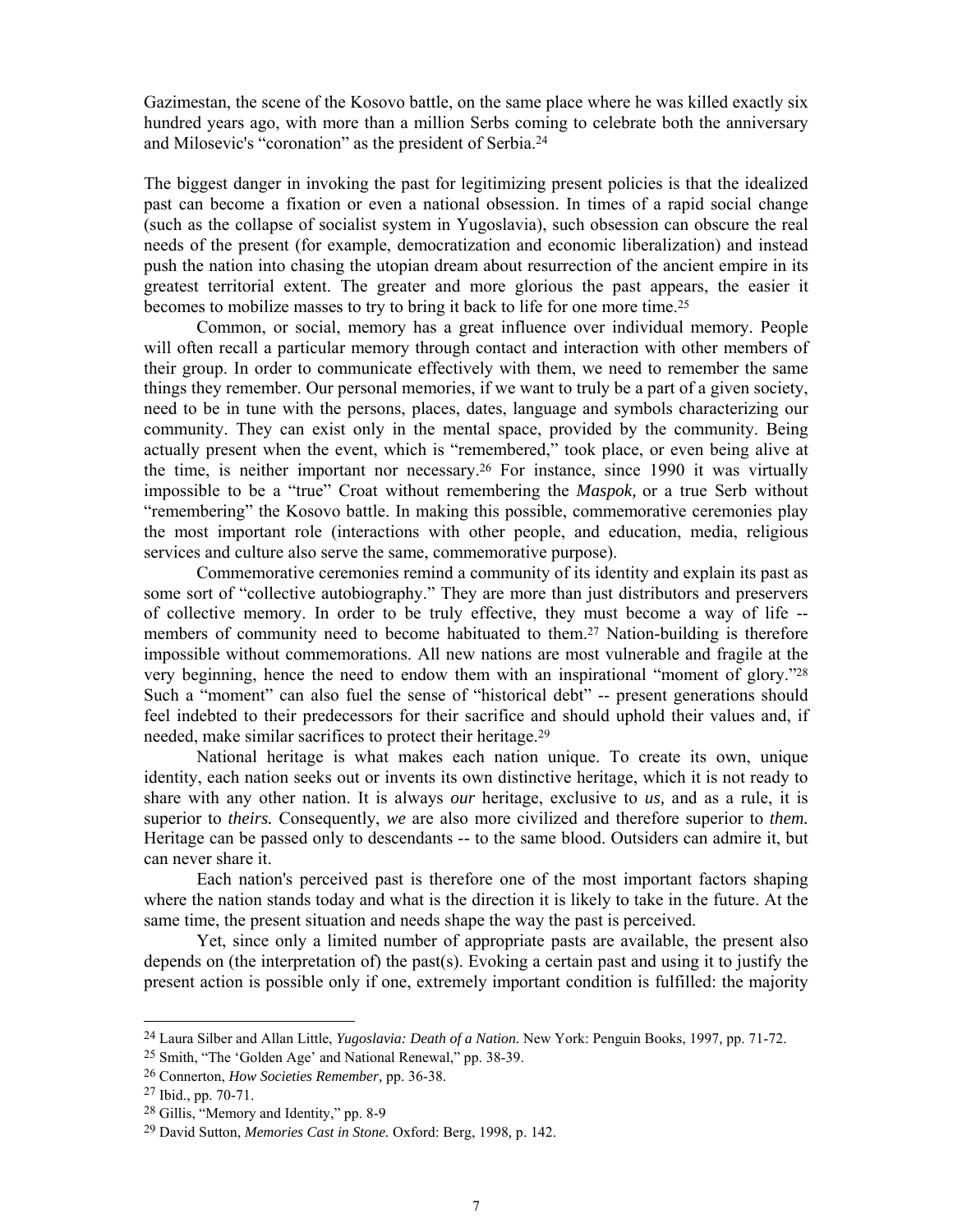of a community's members need to be manipulated or forced into "forgetting" the past which legitimized the previous community's existence (under the previous regime, or in the previous state, or during the previous social or national identity).

# **Collective Amnesia and Organized Oblivion**

Connerton argues that any attempt to break completely with the existing social order and to substitute it with a new one demands that a process of forced forgetting take place. The more total the aspirations of the new regime, the harsher and more complete this process will be. State apparatus employs various means for this goal. In the not-too-remote past (for example, after WWII), contemporary writers were proscribed, historians were dismissed from their posts and denied public access, people were silenced and removed from their jobs, all becoming invisible. Schools spread the new dogma, media reflected and described the new reality, all making it increasingly difficult for people to remember the politically undesirable past.30 Today, in the age of electronic media, the process can take place much easier and much faster. Non-stop bombardment from the TV screens that, for example, Ustashe were again slaughtering Serbian women and children, or that communism was an ideology forced upon Croats by Serbs, can make the majority of people inclined to believe that this was true, and that 45 years of peaceful coexistence under the regime, widely accepted in all Yugoslav republics, had been a lie. Yet, to make the majority actually believe that this was so, a war was needed. A war, especially a civil war, is the most drastic, most extreme form of a rapid social change, during which all good aspects of the *ancien regime* need to be forgotten to make way for the creation of a new social order, the most "perfect" to date.

The memory, produced by four decades of life under the "Brotherhood and Unity" slogan and shared by the majority of Yugoslavia's people, created a perception of existence in which a repetition of 1941-1945 civil war was considered virtually impossible. With this memory intact, elites in Serbia would most likely have much less success in convincing the Serbian people that they were again threatened by genocide. Systematic campaign of creation of a new social memory generated in Serbia support for policies, which in few years led to the destruction of Yugoslavia. The rationale was to make Yugoslavia "unimaginable" by confiscating and destroying all memory Serbs had of it. Without the imposition of new national memories, it would be much more difficult to persuade the majority of Yugoslavia's people that what was happening was a hate-generated ethnic war, rather than elite-provoked conflict. Ethnic cleansing was just the most effective and deadly tool that could be possibly used in the process. The tragic results of its efficiency are well known and have been widely documented. The social memory, shared by a majority of former "Yugoslavs" has been written anew and adopted to the new geo-political circumstances.

 Claudia Koonz argues that forced forgetting had been pushed to its extremes in the communist states, where regimes imposed "an organized oblivion" -- a single allowed and officially imposed narrative which praised the leaders and demonized their enemies -- upon their citizens.31 As already discussed, individual memory is conditioned by a social memory. If the two are in conflict, if the individual memory continues to nostalgically recall something banned from the social memory, then the individual and social identity will be in conflict too, and in a case when the social identity equals the national identity, a consequence of the conflict will be a non-loyal member of a nation. In other words -- a traitor. Just like the old "Yugoslav" identity never managed to engulf all of the citizens of the former Yugoslavia, the

<sup>30</sup> Connerton, *How Societies Remember,* pp. 12-15.

<sup>31</sup> Claudia Koonz, "Between Memory and Oblivion: Concentration Camps in German Memory" in *Commemorations,* p. 258.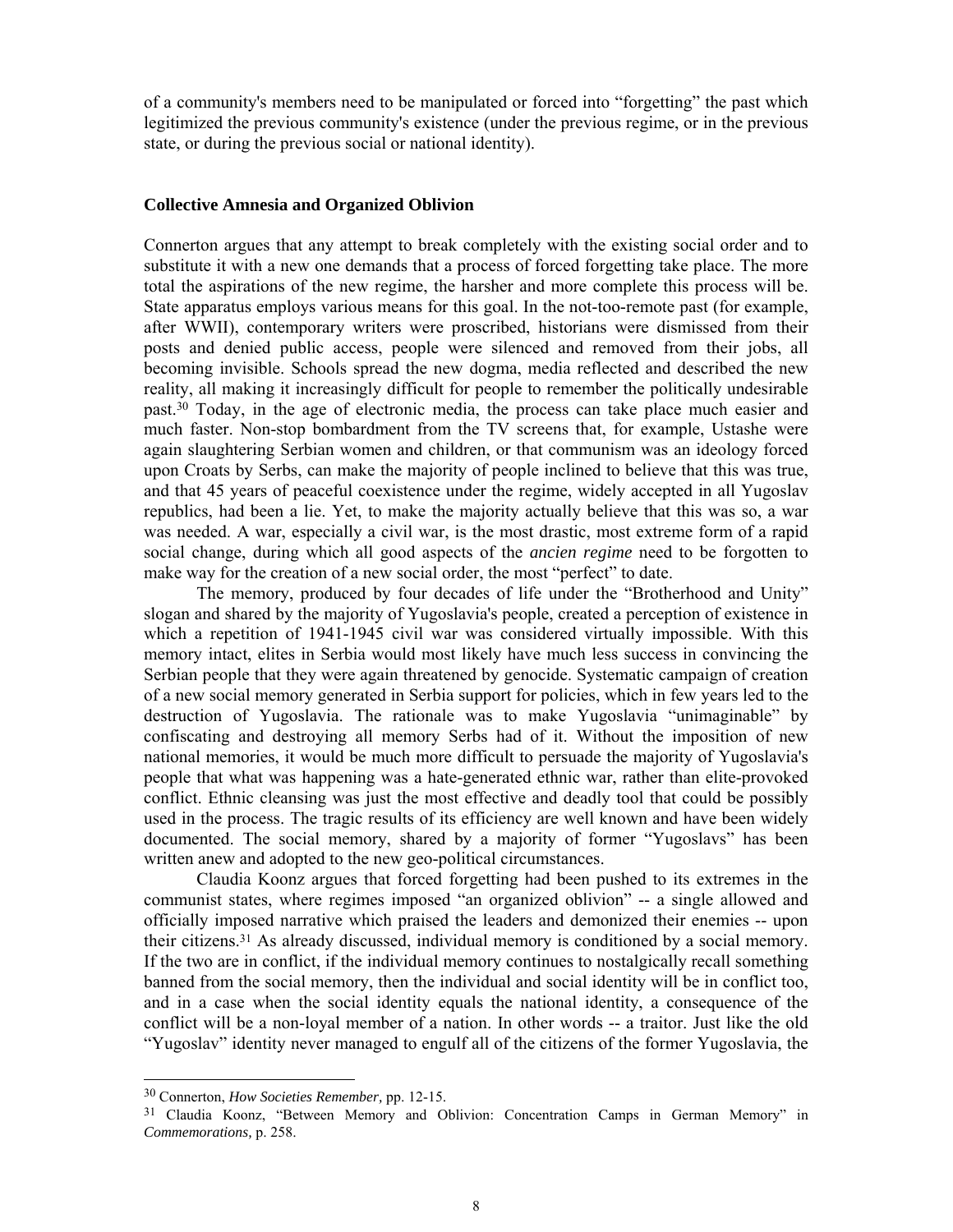new national identities did not manage to implant themselves into the minds of all people who were supposed to start considering themselves as Serbs, Croats, Slovenes, etc. Some, instead of "remembering" all the injustices and exploitation they have allegedly suffered because of "their" nationality, remembered all the benefits of life in which nationality was not an issue of any, let alone of crucial importance.

As Dubravka Ugresic points out, when memories are being erased, any nostalgia, regardless of how trivial and harmless it is, is considered extremely dangerous and subversive.32 There can be no nostalgia without memory, and if too much memory has survived, chances are that the new regime -- eventually -- will not.

 It is rather curious that all new nationalist elites from various ex-Yugoslav republics gave the same name to the people who refused to join the flock – "Yugo-nostalgics". But, as Zdenko Lesic warns, the term should be treated with caution. The people experiencing this phenomenon were not nostalgic so much for the former country and even less so for its political system, but for the "experience of existence" associated with the former Yugoslavia. For them, this country represented "a natural space in which they were free to move and in which they enjoyed moving." Having lost all hope for the future, they were left only with the memory of the (better) past.<sup>33</sup> A significant number of Yugo-nostalgics was thus a necessary outcome of the pressure to forget the only life they have ever had and to start "remembering" the one they have never led.

The nationalist elites have used numerous methods to try to fight the Yugo-nostalgia. Knowing that "historical sites can make [people] remember the distant past,"34 buildings or even the whole cities of exceptional historical value became the prime target of artillery attacks. Historic walls of Dubrovnik were shelled, the famous Ottoman stone bridge in Mostar was destroyed, all Banja Luka mosques, including the city's symbol - the sixteenth century architectural masterpiece *Ferhadija* mosque, were blown up.

Renaming of the streets and invention of new public holidays were another tool employed, as Connerton puts it, "to deprive the citizens of their memory." Post-Yugoslav regimes were thus behaving like typical totalitarian regimes. By pursuing the policy of "organized forgetting," they have tried to ensure the total submission of their subject by taking their memories away.35 The name of the central Zagreb square was changed from "The Square of the Victims of Fascism" to "The Square of the Croatian Heroes." New, "Independence" and "Statehood Days" substituted the old holidays, celebrating the formation of Yugoslavia.

Returning to post-1945 Yugoslavia, forced forgetting was there needed not only to legitimize the new authorities, but it also served as a bandage over the exceptionally traumatic war-time experience. With most people who would be inclined to resist the imposed forgetting either dead,36 emigrated or sent for "re-education" to *gulags* like Goli otok, the remaining majority of Yugoslav people actually welcomed the new beginning and the new set of memories, created through organized forgetting of the old ones.

<sup>32</sup> Ugresic, *The Culture of Lies,* p. 225.

<sup>33</sup> Zdenko Lesic, ed. *Children of Atlantis. Voices from the Former Yugoslavia.* Budapest: Central European University Press, 1995, pp. 18-20.

<sup>34</sup> Maurice E. F. Bloch, *How We Think They Think: Anthropological Approaches to Cognition, Memory, and Literacy.* Boulder: Westview Press, 1996, p. 114.

<sup>35</sup> Connerton, *How Societies Remember,* pp. 14-15.

<sup>36</sup> A telling example is the Bleiburg episode. Around 50,000 people, many of them Ustashe or people associated with their regime, or members of Slovenian White Guard, but also many people fleeing the uncertainty of the coming communist regime, tried to escape into Allies-held Austria. At Bleiburg, on May 15, 1945, they surrendered to the British troops, who disarmed them, packed them on trains and sent them straight back to Yugoslavia, where they were executed virtually upon arrival. In the following months, many pits and caves all over Slovenian and Croatian Karst became mass graves. Tanner, *Croatia,* pp. 169-170.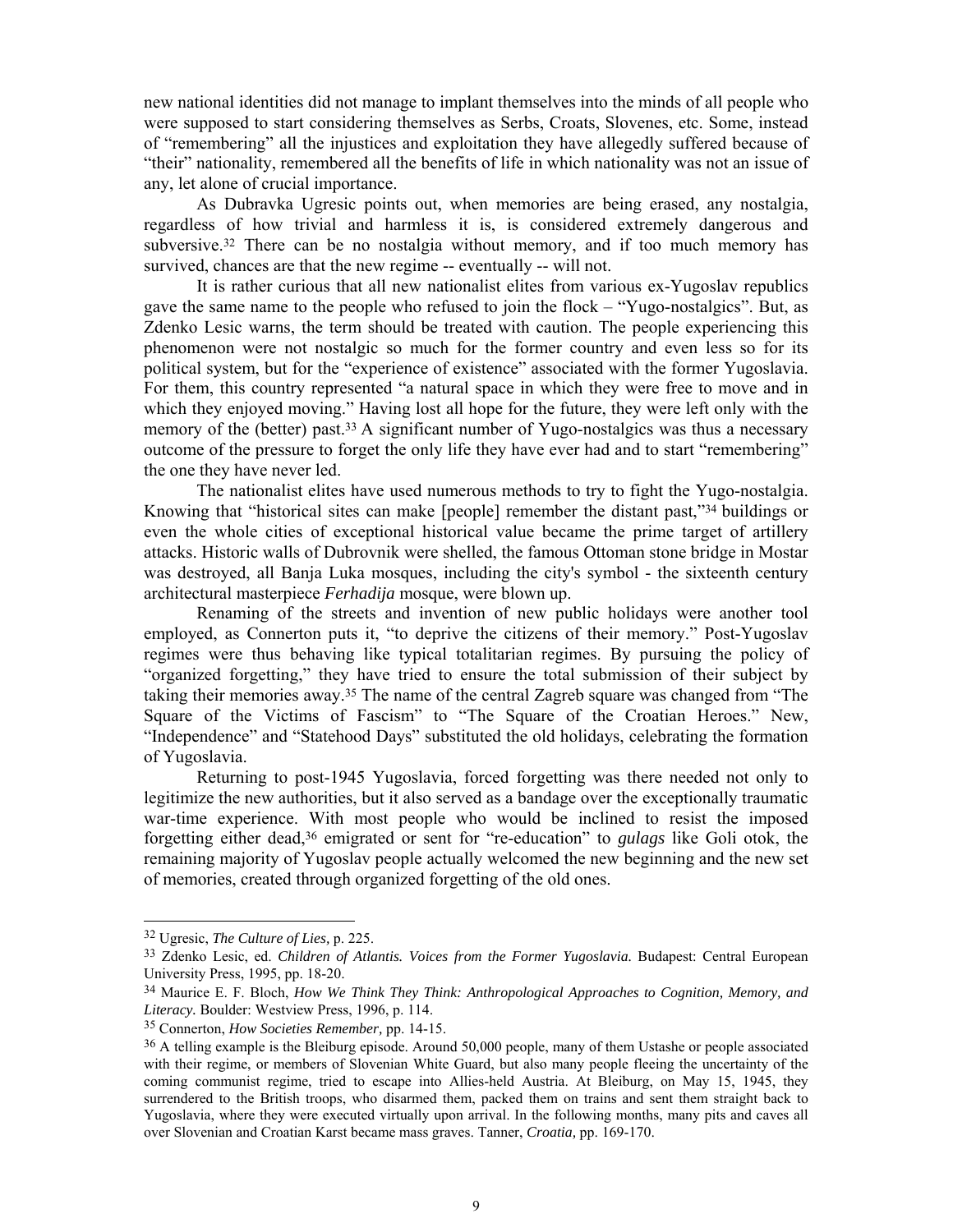Forced forgetting is much more effective if the living conditions are extremely bad or at least much worse than they were in the recent past. Being preoccupied with trying to make ends meet, people have no energy or even no need to question the validity of social memories being imposed on them.<sup>37</sup> That is why it was so easy for so many Serbs during the 1990s to believe that they were truly the victims, waging a just, defensive war, completely misunderstood by the whole world.38 Daily hardship made it much easier to adopt as genuine a "memory" in which the "images" of the good sides of living in multi-national Yugoslavia were suppressed by the "images" of injustices and suffering Serbs were presumably exposed to.

#### **Forced Remembering**

After collective amnesia has taken place, it is time for new social memory to develop through the process of similarly organized, or forced, remembering. The black hole, which has appeared in the memory, has to be filled up, and a new, modified "national history" is imposed on a nation, which underwent a rapid and thorough social change. Especially in the case of revolution (and the collapse of Yugoslavia may also be considered as a revolution of a kind), the post-revolutionary remembering is driven by the need for a complete break with the past and consequently for a new beginning. By producing memories in which the old regime is presented as absolutely backward, tyrannical and unjust, the new era is given a saintly glow and an exclusive copyright to define the future. This is what has happened after the French and American Revolutions. Their leaders have made a considerable effort to reject the past and construct a radically different future, urging their subjects to forget everything that came before. Jefferson thus proclaimed that "the dead have no rights" and the leaders of the French Republic declared 1792 to be the Year 1.39

Yet, starting completely from the scratch is impossible. Even the Year 1 after the revolution and after the abolishment of the *ancien regime* and of everything it represented has to be based on some prior context. Since the most recent past is discredited (it was the past created by the regime we do not want to have anything with), the directions and the context need to be found further in the past.40 An ideal point of reference is the "Golden Age." To be suitable for such a task, the "Golden Age" needs to fulfill several conditions. First, it must be authentic – it needs to be well documented, believable, reconstructed from within and not imposed from outside, and above all, it needs to be distinctively *ours*. Second, the "Golden Age" has to be inspirational – all members have to be able to identify with it and it needs to provide them with examples of such mythic/heroic/sacred value, that they can be motivated to try to repeat them. Third, it must be capable of future reinterpretation – that is, members have to be convinced that the past glory can truly be achieved again.<sup>41</sup>

 A break with the past is most clearly demonstrated with the adoption of "new" bodily practices and "new" commemorative ceremonies. Ceremonies, parades and mass gatherings are organized in places with a special position in the national memory, and these places extend their ancient credibility and the holiness of their existence to the new rituals and to the new regime. And thus Milosevic's choice to celebrate his ascendancy to the Serbian "throne" at Gazimestan, on six hundredth anniversary of the Kosovo battle.

<sup>37</sup> Koonz, "Between Memory and Oblivion," pp. 262-263.

<sup>38</sup> Tim Judah, *Kosovo: War and Revenge.* New Haven: Yale University Press, 2000, pp. 304-308.

<sup>39</sup> Gillis, "Memory and Identity," pp. 7-8.

<sup>40</sup> Connerton, *How Societies Remember,* pp. 6-10.

<sup>41</sup> Smith, "The 'Golden Age' and National Renewal," pp. 55-59.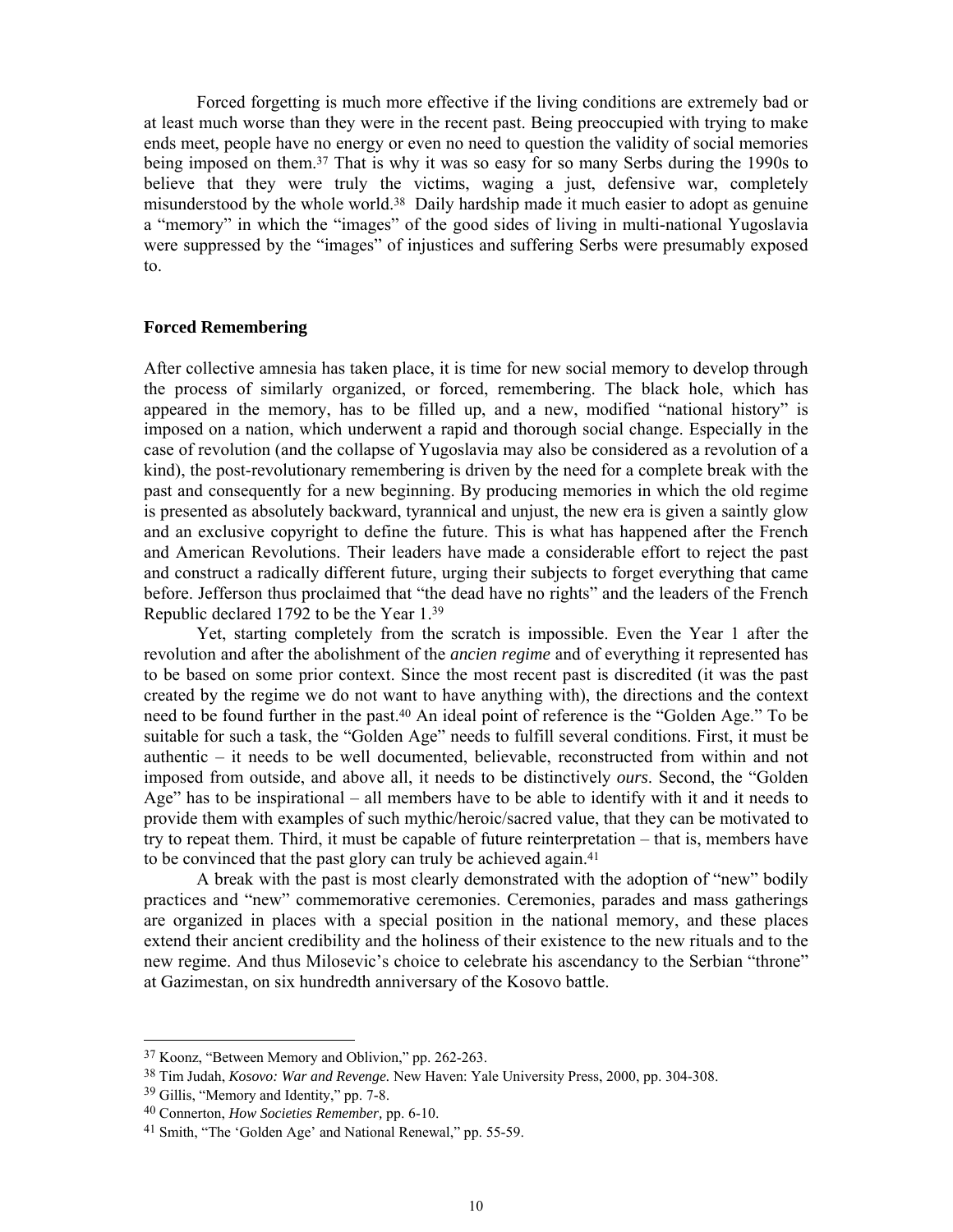New bodily practices are among the most important new rituals. They can include, but are not limited to, new style of clothing, new or modified language, new gestures and especially new greetings, and even new gastronomic orientation (cleansing all inappropriate dishes from the menu). The main reason behind them is to create a new, clear border between members and non-members. Anyone who did not adapt to the new vocabulary (not just in language, but in all bodily practices), should be viewed at least with suspicion.42 For instance, in Croatia a process of "purification" of language started in 1991. All words suspected of sounding "too Serbian" were eliminated and instead, numerous archaic ("truly Croatian") or completely new ones were introduced. The national flag and the coat of arms were changed, the traditional chessboard substituting the red star. The main slogan of the Croatian army became *Sve za Hrvatsku* (Everything for Croatia), bringing back memories of Ustashe slogan *Za dom spremni* (Ready for the Homeland). In Serbia, Chetnik uniforms and insignia, together with the characteristic long beards returned. A "traditional" Serbian greeting was invented (raised hand, with thumb, index and middle fingers stretched out, symbolizing the Orthodox way of making a sign of the cross, for which these three fingers are used). In both republics, the most extremely nationalistic political parties took the names of their most nationalistic predecessors from the past (Serbian Radical Party and Party of [Croatian State] Right).

 In the process of remembering again what was in turn forgotten under the previous regime, not surprisingly, borders between right and wrong, good and bad, appropriate and inappropriate, and moral and immoral get blurred, if not completely erased. In Croatia, the shameful NDH episode came to be remembered almost as a crown jewel in the history of Croatian independent statehood, which was only occasionally tarnished by one or two excesses of few over-enthusiastic Ustashe soldiers. In few Croatian towns, streets were named after Mile Budak, the Minister of Education in Ustashe government, "famous" for his solution to the question of Serbs in Croatia (one third should be killed, one third expelled and one third converted to Roman Catholicism).43

 The cyclic process of remembering through forgetting (or forgetting through remembering) inevitably effects different people in a different way. Among those old enough to have lived through the previous cycle, some could be very pleased and truly enjoy the change. The new regime might again sanction the memories confiscated by the previous regime and confiscate those, which were imposed by it. In Yugoslav case, some people in Croatia and the overwhelming majority of the Croatian diaspora, returning home after 46 years of exile, could finally reconcile their personal memories with the emerging new Croatian national memory. Their old flag was flying again, Ustashe symbols could be seen sprayed over the walls, even the portraits of Ustashe leader Ante Pavelic could be seen here and there.44 The Serbs in Croatia, whom the Serbian nationalistic poet Matija Beckovic called in 1989 "the remnants of the slaughtered people,"45 were in the same period for the first time officially encouraged (by the authorities, media and intellectuals in Serbia) to "remember" how were they being slaughtered.

 While some were given the opportunity to rediscover and regain their long-lost past, others had to go through the same process the other group had gone through after 1945. Each cycle of remembering - forgetting thus seemingly benefits some while harming others. In fact, both groups, regardless whether they are allowed to remember again or forced to forget (or vice versa, forced to remember or allowed to forget) have little to look forward to. As Ugresic

<sup>42</sup> Connerton, *How Societies Remember,* pp. 10-12.

<sup>43</sup> Tim Judah, *The Serbs: History, Myth, and the Destruction of Yugoslavia.* New Haven: Yale University Press, 1997, p. 126.

<sup>44</sup> Ugresic, *The Culture of Lies,* pp. 227-228.

<sup>45</sup> Silber and Little, *Yugoslavia,* p. 93.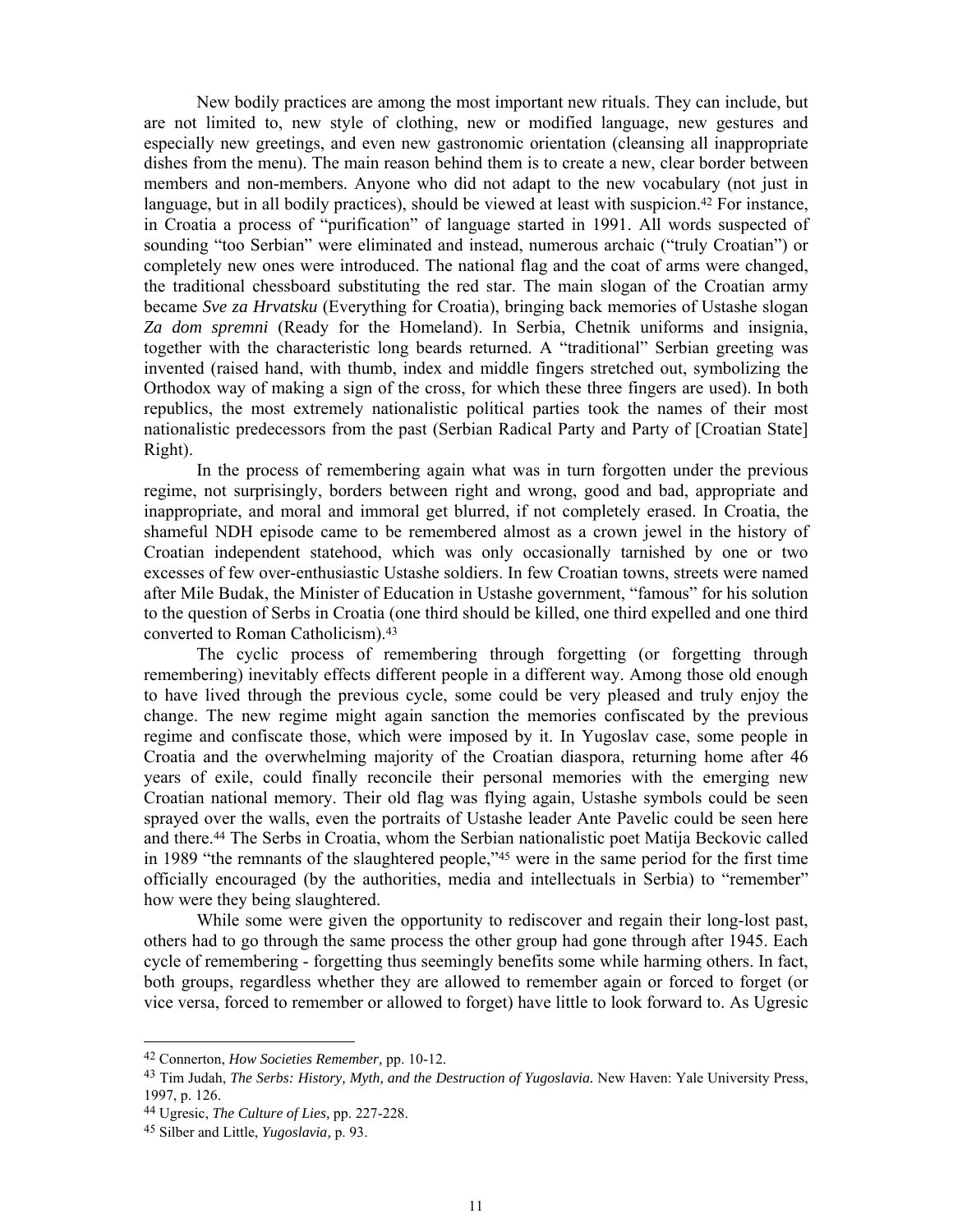writes, the most important "political battle is a battle for the territory of collective memory."<sup>46</sup> Whoever controls the collective memory, controls the people and has the power over them. The people, no matter which group they belong to, are just pawns in the game, completely controlled by those who control the memories.

### **From Myths to War and from War to Myths**

The confiscation of the common memory was not the most tragic aspect of Yugoslavia's destruction. Unfortunately, the competition for this title is too serious. But it is undoubtedly, and completely undeservedly so, the most ignored one. The common Yugoslav memory was destroyed so that Yugoslavia could be destroyed and vice versa. The two processes were intermingled in a vicious spiral, leading directly to the war.

The over-production of "memory" begun in the second half of the 1980s and reached enormous proportions after 1990. Arguments that the other side has always been plotting against "us" with the goal of either complete subjugation (of Croats by Serbs) or outright annihilation (of Serbs by Croats) have been abundantly present on both sides. Newspapers, magazines, TV, numerous books and public appearances of various politicians all assured both Croats and Serbs that they were in danger, creating an atmosphere in which the outbreak of the war was possible.47 Many Serbs and Croats believed by 1991 that the "others" really hated them and that this hatred had existed virtually forever. The belief in the persistent hate of the "other" was indeed a powerful motivator and made it possible to generate even more hate in turn. Yet, this hate was far from being "ancient." A few isolated outbursts of ethnic violence (even the long and gruesome episode from WWII was an exception and not a rule, occurring in a time when the whole Europe was one large killing field) cannot outbalance the usual long periods of peace and cooperation separating them.

Christopher Bennett argues that none of the reasons for Yugoslavia's collapse were ancient, especially since mass media, one of the most decisive factors, is a relatively new phenomenon. The Yugoslav media originally served the communist regime(s) of the Yugoslav republics. By the late 1980s these regimes had already turned into nationalistic ones, and the media, still in their service, started to deliberately fan the flames of hatred to divert attention from the complete inability of current leaders to stop the economic and social disintegration of the country.48

The deteriorating standard of living, the increasing insecurity and the total lack of vision displayed by most of those in power (with the notable exception of the last Yugoslav Prime Minister Ante Markovic, who unfortunately came along too late to make a difference) made people susceptible to believe that someone else was truly exploiting them, and most of them rallied behind those leaders who were most convincingly promising to protect them.

 The continuously worsening economic conditions intensified the quarrels between the republican leaderships and the federal government over the federal budget, taxation, and jurisdiction over foreign trade and investment. One of the principal measures to improve the balance-of-payments was to increase exports and to reduce imports – a measure which disproportionately benefited Slovenia and Croatia at the expense of the less developed republics, intensifying the inter-republican fighting. Being unable or unwilling to find a

<sup>46</sup> Ugresic, *The Culture of Lies,* p. 228.

<sup>47</sup> See Drinka Gojkovic, "The Birth of Nationalism from the Spirit of Democracy," pp. 330-334 and 340-342, Aleksander Nenedovic, "*Politika* in the Storm of Nationalism," pp. 539-547, Rade Veljanovski, "Turning the Electronic Media Around," pp. 577-586, and Zoran Markovic, "The Nation: Victim and Vengeance," pp. 600- 607, all in *The Road to War in Serbia*. See also Tanner, *Croatia*, pp. 263-266, Silber and Little, *Yugoslavia,* pp. 120 and 142 and Christopher Bennett, *Yugoslavia's Bloody Collapse: Causes, Course and Consequences.* London: Hurst & Company, 1995, pp. 121-126 and 147-149.

<sup>48</sup> Bennett, *Yugoslavia's Bloody Collapse,* pp. 5-13.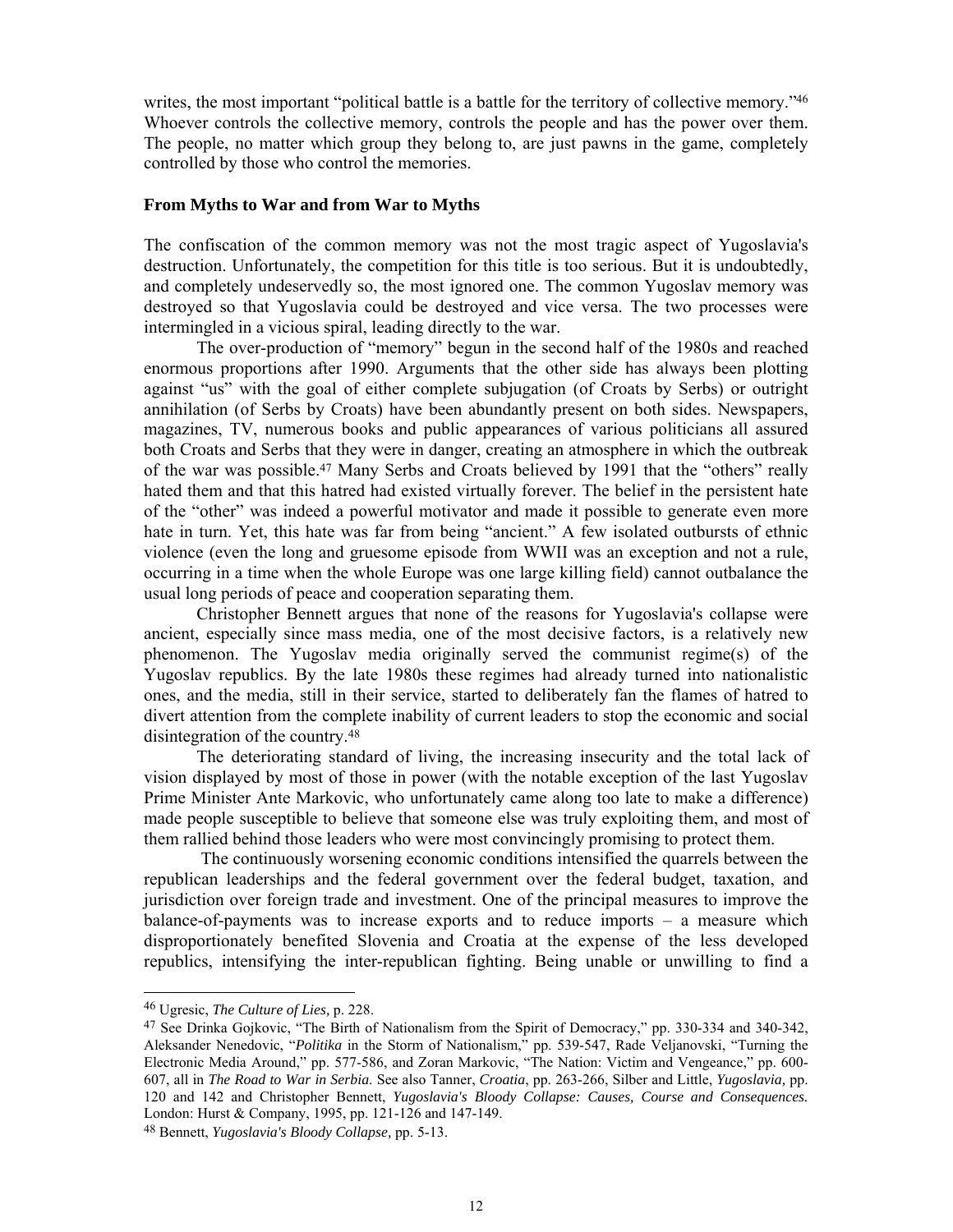solution for the whole country, the republican authorities, especially when it became clear that elections were inevitable in the near future, devoted all of their energies to convince their domestic power bases that "the others" were to blame for everything. This created an atmosphere of localism and hostility, and a pressing need for finding scapegoats. Since 1986, most republics regularly failed to pay their dues to the Federal Budget.49 This naturally intensified the crisis and made economic recovery virtually impossible. The result, Susan Woodward concludes, was a complete breakdown of the social and political order, and the rise of nationalism.50

 The political elites, threatened by the economic and social disintegration, which undermined their political authority, therefore used Yugoslavia's ethnic diversity to divert attention from their own incompetence and found a convenient scapegoat either in other ethnic group(s) or in Yugoslavia's federal arrangement. Most often, these two excuses were combined into a claim that a particular ethnic group had created the existing federal structure so that it could exploit and subordinate other nations. To make their claims resonate better with their targeted audience, the elites connected them with real or mythical episodes from the past, giving their newly coined conspiracy theories a "historical" dimension.

 When the war broke out, the elites needed to create new myths, which were used to present an appropriate image of the war, in order to preserve the popular support for the war on a level high enough to first, continue the war effort, and second, to guarantee the political survival of the regime. Members of the political elites and the media under their control thus presented the war in a way, which would appeal to the largest segment of the population under their rule. In the Serbian case, the war was presented as another episode in the old Serbian struggle against the genocidal Croats and their "Turkish" (Bosnian Muslim) partners. As Heavenly People, Serbs would inevitably win this struggle, the propaganda proclaimed, offering strong incentives to Serbian people to join the war. On the Croatian side, mythical presentation of the war pictured it as the final and ultimate Serbian attempt to subjugate and annex parts of the "historic Croatian land." All Croats should therefore feel obliged to stand up to defend their homeland, just as their ancestors did on numerous occasions in the past, and if necessary, sacrifice their lives on the altar of the sacred Croatian soil.

 After 1945, the Communist authorities forbade all memories of the crimes and atrocities their side committed during the war and replaced the confiscated set of memories with a new one in which all the horrors were remembered as committed *only* by the enemy: German and Italian Fascists and their Ustashe and Chetnik servants. After 1991 the same pattern was repeated. The new post-communist<sup>51</sup> (but equally authoritarian) authorities declared that they were waging a war for freedom and justice against vicious fascists who, naturally, were responsible for *all* the crimes and horrors committed. *Our* side was just and innocent, simply a defenseless victim. Thus, the only thing, Ugresic suggests, for which there was absolutely no place in the aggressive propaganda glorifying *our* just struggle, was shame. What in other circumstances would represent a total moral defeat was celebrated as a collective triumph, which the members of new nation-in-making should feel proud of.<sup>52</sup>

<sup>49</sup> Susan L. Woodward, *Balkan Tragedy: Chaos and Dissolution after the Cold War.* Washington, D.C.: Brookings Institution Press, 1995, pp. 77-79.

<sup>50</sup> Ibid., pp. 47-51.

<sup>51</sup> It can be argued how "post-communist" they actually were. In Serbia, Milosevic's Socialist Party of Serbia just slightly modified its name, and Milosevic and his new communist-turned-socialist government continued to rule more or less in the same way as before. In Croatia, both Tudjman and his first Defence Minister Spegelj were former communists and high ranking officers in the Federal Army. After the elections, the reforming Croatian Communist Party rapidly lost many of its members, many of whom joined the HDZ.

<sup>52</sup> Ugresic, *The Culture of Lies,* pp. 193-195.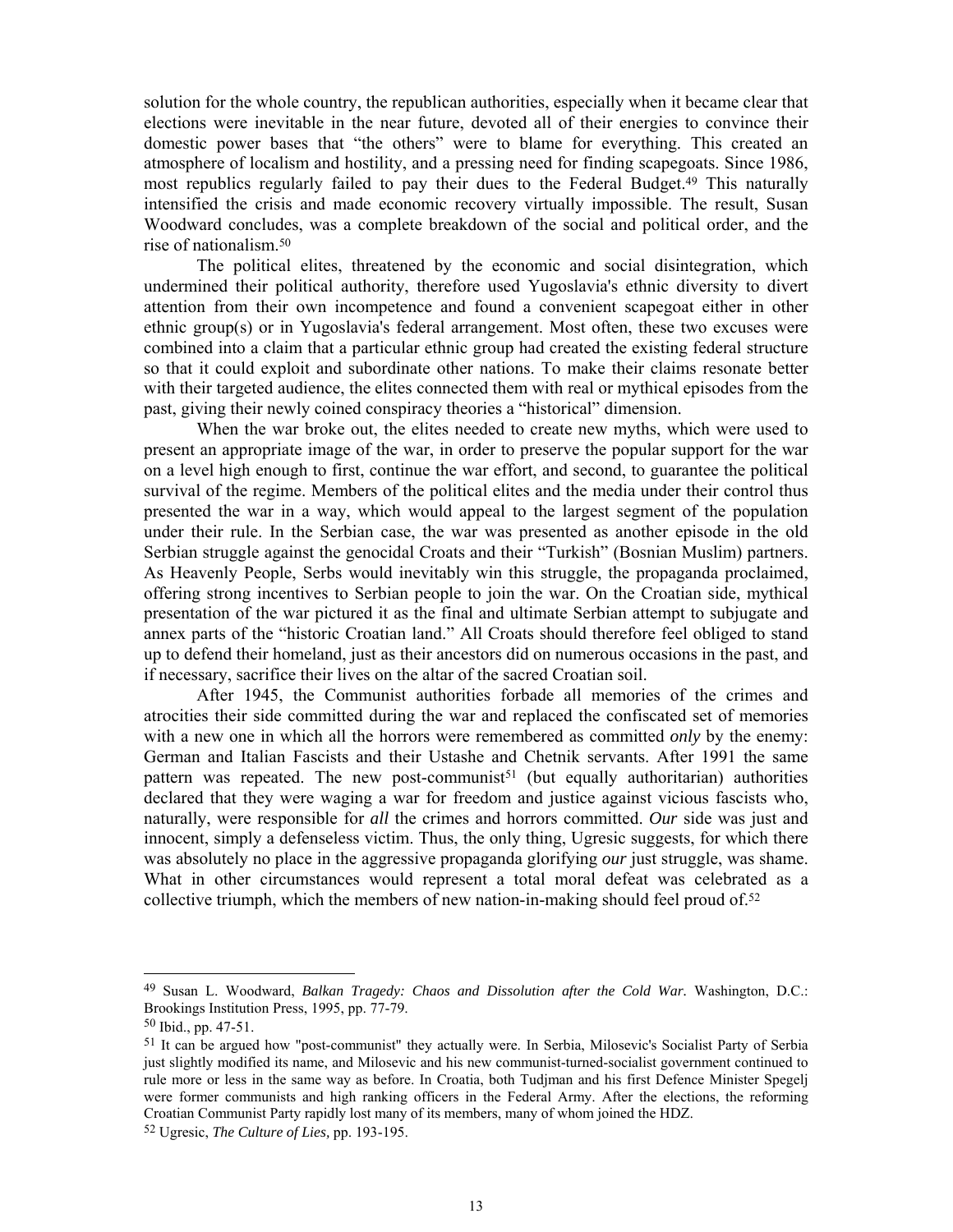# **Heavenly People versus Genocidal Ustashe**

A part of the Serbian society had been speaking the "genocide-is-threatening-us" language well before the war even started. At first, its main target were the Kosovo Albanians. They were allegedly terrorizing the Serbs in the province, forcing them to leave. The Memorandum of the Serbian Academy of Sciences and Arts (SANU, *Srpska akademija nauka i umetnosti*), written in 1986, was the first occasion on which the term "genocide" was used. The Memorandum warned that the Serbs were facing "genocide," "genocidal terror" and "neo-Fascist aggression" in Kosovo. In the following years, "genocide" became the most abused and misused word in the Serbian war propaganda vocabulary.53

 The effect the Memorandum had on the ordinary Serbs was a result of the authority and prestige enjoyed by its sixteen authors (all well-known and respected Serbian academics). The Memorandum "scientifically" confirmed the popular Serbian self-perception as victims, and reinforced the conviction that other Yugoslav nations were plotting against them (a view widespread in Serbia since the 1974 Yugoslav constitution, which thoroughly decentralized the federation).54

Serbian historians dug out selections of old documents to legitimize current policies. A telling example is Vasilije Krestic's book *Through Genocide to a Greater Croatia*. Krestic, claiming to have reached his conclusions after several years of study of Croatian history, states that Croats have "always" hated Serbs and that their hatred was intensifying until it reached genocidal proportions during WWII. Ever since the revolution of 1848, Croat politicians have, according to Krestic, striven to create an ethnically pure and exclusively Catholic Greater Croatia.55 For him, the Croatian constitution of December 22, 1990, which transformed Serbs from a constituent nation into a national minority, was just a transitional step to a new chapter in the eternal drama of Croatian genocide against Serbs. Krestic concludes that Croatian hatred for Serbs was manifested in Croatian insistence that the Croatian nation has exclusive political and historic rights to the territory of the Republic of Croatia. Given this hatred, the war hardly came as a surprise, since in Krestic's opinion Croats believed that Croatia can become a truly Croat state only through the complete annihilation of Serbs.<sup>56</sup>

 The Serbian Orthodox Church also started to get involved in politics. Its officials started to send petitions to the Serbian and the federal authorities, demanding protections of "the spiritual and biological being of the Serbian people in Kosovo." The church newspaper *Pravoslavlje* (Orthodoxy) regularly published articles, describing alleged crimes committed by the Kosovo Albanians against Serbs. The newspaper also started a series of articles, which featured detailed stories about the mass killings of Serbs in the NDH, and about the Ustashe concentration camps. In 1984, the then-Patriarch German dedicated a new church in Jasenovac (location of the most infamous Ustashe concentration camp). On the occasion, he called upon people to forgive, but not to forget. In 1988, Dragomir Ubiparipovic, a priest from Sarajevo, wrote an article about "cultural and religious genocide against Serbs in Sarajevo." He supported his claim with the fact that all tourist brochures about Sarajevo deliberately promoted mainly Islamic cultural monuments.<sup>57</sup>

 The Association of the Serbian Writers, which appeared in the early 1980s as a very liberal-minded centre of resistance to the communist regime, also joined the nationalistic camp, especially after Milosevic's 1986 ascent. The Association also first picked up the

<sup>53</sup> Milosavljevic, "The Abuse of the Authority of Science," pp. 279-280.

<sup>54</sup> Branimir Anzulovic, *Heavenly Serbia: From Myth to Genocide.* London: Hurst & Company, 1999, pp. 114- 118.

<sup>55</sup> Vasilije D. Krestic, *Through Genocide to a Greater Croatia.* Belgrade: BIGZ, 1998, p. 57.

<sup>56</sup> Ibid., pp. 79-84.

<sup>57</sup> Radmila Radic, "The Church and the 'Serbian Question'" in *The Road to War in Serbia,* pp. 248-256.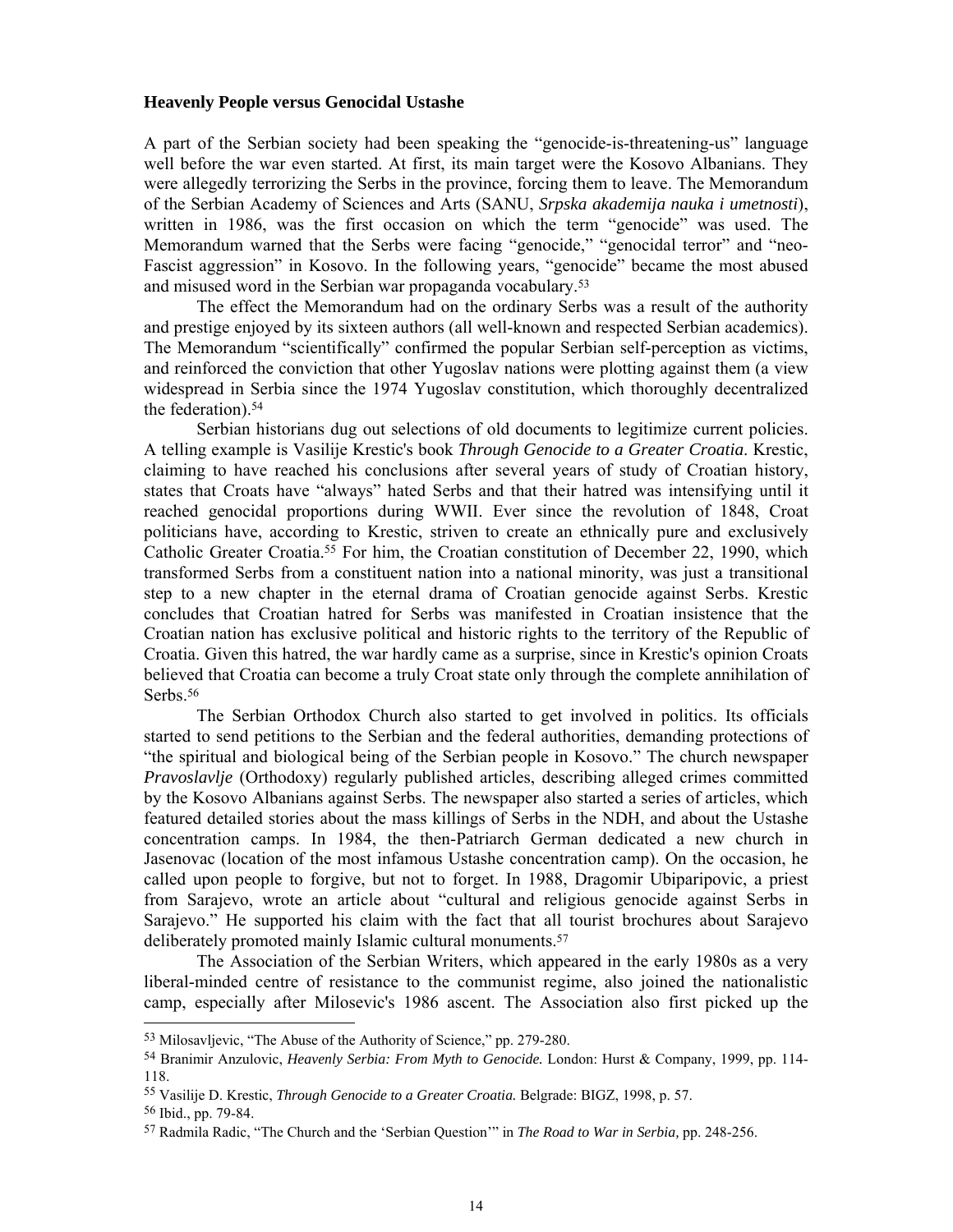Kosovo cause, but soon moved to Croatia, expressing concern over the fate of Serbs in that republic, in which "political demonism has destroyed all reason."58 Poets and writers played an exceptionally important role in the promotion of hatred and intolerance. The already quoted Matija Beckovic's reference to the Croatian Serbs as "the remnants of a slaughtered people" had an enormous effect among Serbs. Beckovic was also among the first to demand that Serbs in Croatia be armed. Radovan Karadzic, one of those most responsible for the genocide in Bosnia, was a poet. Nikola Koljevic, his close associate and his Vice President, was also a poet and one of the leading Yugoslav experts on Shakespeare. Bozidar Vucurevic, another poet, became one of the paramilitary warlords in eastern Herzegovina and was a commander of troops, which were bombing Dubrovnik. One of the most prominent Yugoslav novelists Dobrica Cosic became a hard-line President of the third, rump Yugoslavia in 1992.

 The most popular Serbian opposition leader in the first half of the 1990s, Vuk Draskovic, was also a novelist. In 1982, he published his most well-known work, a bestselling novel entitled *Noz* (The Knife). Most of the novel takes place during World War II in Bosnia, and is full of exceptionally graphic descriptions of scenes in which sadistic Croat and Muslim Ustashe are massacring innocent Serbs. A number of other works similarly described killings of innocent Serbs by Croatian and Muslim Fascists.<sup>59</sup> None of these works made even a slight reference to innocent Croats and Muslims, massacred by Chetniks and other Serbian paramilitary troops.60

Serbian authorities, with the help of the controlled media, began an aggressive campaign of "production" of alleged Serbian enemies. This created a strong nationalistic backlash in other republics, especially in Croatia, reinforcing the initial claims of Milosevic's propaganda regarding the reemerging anti-Serb sentiment in Croatia. Following the HDZ electoral victory in Croatia, Serbian authorities intensified their demonization of Croats. The state media in Serbia were full of stories, warning the Serbian readers that Ustashe had returned.61

 With elections in Serbia approaching, and wanting to make sure that they avoid electoral defeat suffered by Communists in Slovenia and Croatia, Milosevic and his associates engaged in what Woodward called "a psychological warfare." Psychological warfare soon turned into a real war. In Yugoslavia, every nation was a minority, and constant bombardment with references to exploitation, threats and victimization quite naturally resulted in the creation of dangerous paranoia. Influenced by propaganda, many ordinary people begun to "recall" their own unpleasant experiences with people from other nations and to realize just how much "truth" was actually in various stereotypes they had always regarded as nonsense (for example, all Croats are Ustashe, or all Serbs are barbaric primitives).62 Fear, intensified with a number of staged violent confrontations (like in Plitvice, Pakrac and Borovo selo, where Seselj's paramilitaries ambushed and killed twelve Croatian policemen on May 2, 1991) made most of the people chose sides and give their support to those promising to protect them.

 When the real war started, psychological warfare intensified even more. To present the Serbian involvement in the war as a just and defensive struggle against the demonic enemy and thus as a worthy replica of glorious events from the past, quotations from folk songs and proverbs, and citations from various literary works, were added to the militant speeches.

<sup>58</sup> Gojkovic, "The Birth of Nationalism from the Spirit of Democracy," pp. 340-342.

<sup>59</sup> See for example: Vojislav Lubarda's trilogy *Transfiguration, Repentance* and *Ascension*, Nedjo Sipovac's *Springtime in the South* and *Summer on the Mountain, 1941*, Jovan Radulovic's *Golubnjaca* (name of a pit in Croatia, were bodies of massacred Serbs were thrown) and Slobodan Selenic's *Timor Mortis* (Fear of Death). 60 Anzulovic, *Heavenly Serbia,* pp. 128-140.

<sup>61</sup> V. P. Gagnon jr., "Ethnic Nationalism and International Conflict: The Case of Serbia" in *International Security*, vol. 19, no. 3, winter 1994-1995, pp. 151-157.

<sup>62</sup> Woodward, *Balkan Tragedy,* pp. 228-229.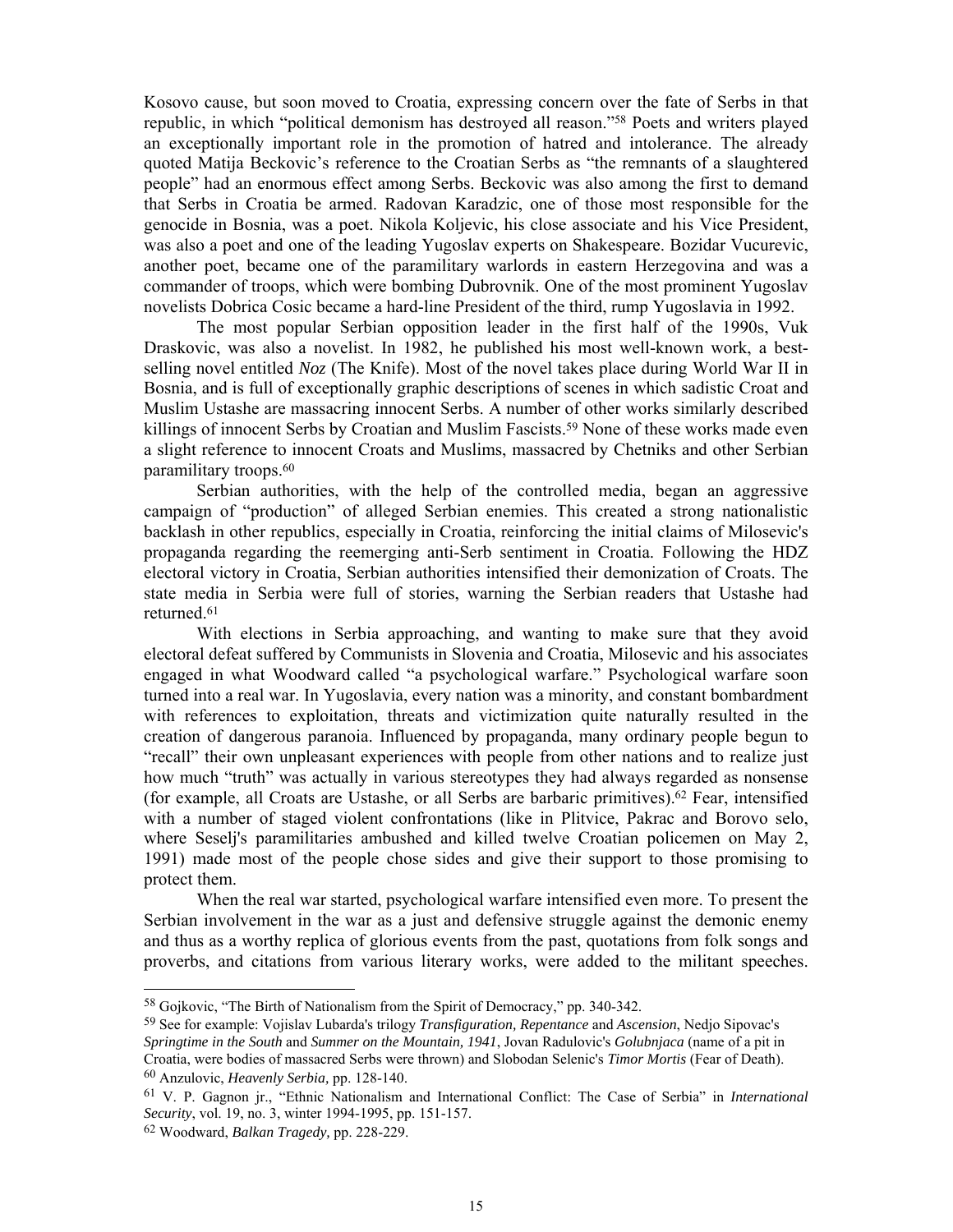Thus, a genre of "war propaganda folklore" was created, easing the transformation of the truth about the war into a myth.63 In August 1991, when the war in Croatia was well under way, Croatian Serbs organized a festival of music and dance in the village of Strmica. Milan Martic, the President of the "Republic of Srpska Krajina," was sitting in the first row, listening to succession of singers, accompanied by bagpipes and guslas (traditional Serbian string instrument). One of them was singing: "Krajina, our Mother / We won't leave you to the Ustashe."64

 The daily *Politika*, which used to be the most prestigious Serbian daily was soon transformed into an important element of Milosevic's propaganda machine.65 When the Serbs in Croatia proclaimed autonomy on July 25, 1990, *Politika* hailed the Serbian uprising (the same word, uprising or *ustanak*, is used to refer to the Serbian rebellions against the Ottoman Empire in 1804 and 1815) and quoted the then Krajina leader, Jovan Raskovic that he would not "negotiate with Ustashe." The reminder of the issue featured numerous articles about the crimes Ustashe committed during WWII. In the following month, *Politika* was full of headlines such as "Serb children held as hostages," "Ustashe are destroying Yugoslavia," "Attack on the Serb people," "Scenes from 50 years ago repeated," "1941 started with same methods," "Genocide must not be repeated" and similar. Articles often pointed out that unarmed Serbs were defenseless and left to the mercy of the vicious enemy.<sup>66</sup> Articles, describing Serbian involvement in violent occurrences, were entitled "We shall resist," "Protecting the Serbian people," and "Serbian unity saving Krajina," stressing its defensive character.67 Even when it was openly agitating for the war and called on Serbs from Serbia proper to go to fight in Croatia, *Politika* stressed that their mission was defensive, since they were going to "defend our people from Ustashe." When the war in Bosnia started, *Politika* reprinted a series of First World War propaganda posters communicating the idea that "Serbia needs your help."68

 Daily newspapers, despite being very important, could not match the state-owned Radio-Television Serbia (RTS), which became *the* most important means for spreading Milosevic's propaganda. In the summer of 1991 the entire RTS management was dismissed and the institution was transformed into a tool of the ruling party. Croat and Muslim victims and refugees were never mentioned, and the atrocities committed by the Serb army and paramilitaries were also carefully omitted. Numerous documentaries, produced by RTS, drew parallels between WWII and the current war. In October 1991, three million Serbs (more than 60 per cent of the population over 10 years of age) named RTS evening news as their main source of information.<sup>69</sup>

 In its coverage of the war, the RTS commentators referred to Serbs as "fighting for freedom" and "protecting their native soil" against "evil-doers," "cut-throats," "Ustashe," "*mujahedins*," "Fascist terrorists" and "Islamic extremists." According to RTS news, the Serbian side never attacked, but was only responding to attacks. When Serbs took over a town or a village, they "liberated" it, just like the communist resistance was liberating towns and villages during WWII. RTS therefore constructed a parallel reality, according to which forces from Serbia proper never attacked Bosnia, in which Serbs were always innocent and "almost"

<sup>63</sup> Olga Zirojevic, "Kosovo in the Collective Memory" in *The Road to War in Serbia,* pp. 208-209.

<sup>64</sup> Judah, *The Serbs,* pp. 42-43.

<sup>65</sup> Nenadovic, "*Politika* in the Storm of Nationalism," pp. 537-542.

<sup>66</sup> Mark Thompson, *Forging War: The Media in Serbia, Croatia and Bosnia-Herzegovina.* London: Article 19 - International Centre Against Censorship, 1994, pp. 70-73.

<sup>67</sup> Ibid., pp. 74-75.

<sup>68</sup> Ibid., pp. 79-81.

<sup>69</sup> Veljanovski, "Turning the Electronic Media Around," pp. 577-580.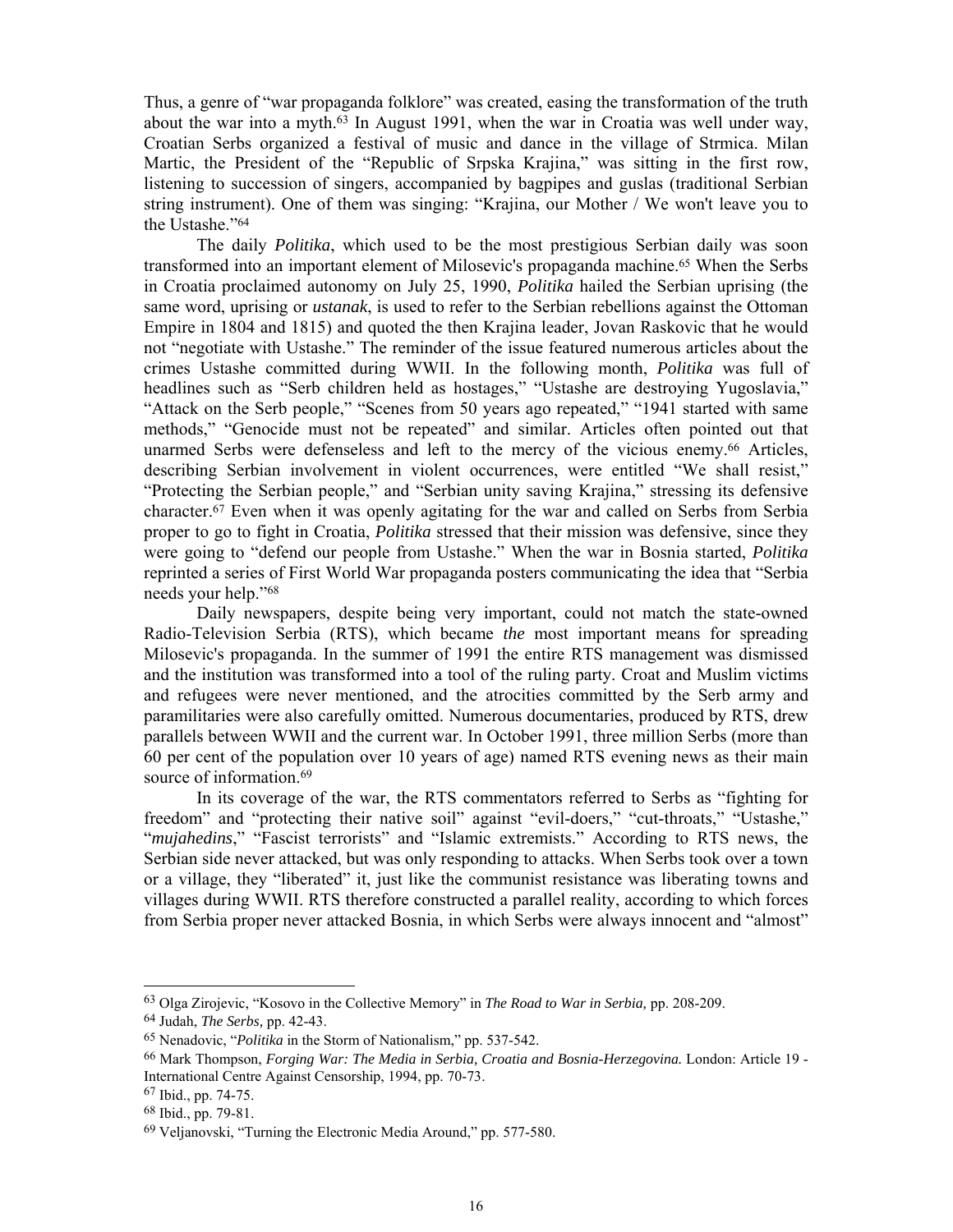defenseless victims, and in which Serbs never killed innocent people and destroyed villages and towns.70

 Dragan Terzic, the editor of *Pravoslavlje* wrote an article, warning that Serbs would again become slaves as they were for almost five centuries if they allow *mujahedins* to govern them. A theologian Bozidar Mijac wrote that God was on the side of Serbs, because just like in 1389, Serbs were fighting to defend their souls, soil and religion. The Kosovo battle was recalled also by an article, published in July 1993, which declared that the Almighty God and His Justice, and all of the Serbian saints, led by Saint Sava, were standing beside the proud Serbian people, who choose to defy the threatening forces.<sup>71</sup>

What remains unclear is why the majority of Serbs actually believed what they were told. First, one should not underestimate the almost absolute lack of immunity against intoxication with propaganda, characteristic for people who live in conditions of *total* economic and social collapse. The devastating economic conditions in Serbia during the war (forty per cent of the factories stopped working, coupons were introduced for rationed supplies of flour, oil, sugar, detergent, fuel and other products, a record-breaking hyperinflation depleted the savings) made people concerned only about the survival of their families. Seeking out the "truth" about the war was far from being a top priority. Moreover, the myth which completely confirmed the self-perception most of Serbs grew up with (namely, that throughout history, Serbs were *always* on the right side, engaged in a heroic struggle against tyranny and oppression), did an exceptionally important thing for most of them, and this should not be underestimated. In a time of complete personal humiliation and powerlessness, the myth about the Heavenly People liberating again the enslaved and terrorized brethren, gave many Serbs the only thing that kept them going through the hardship – collective dignity. Having nothing else to hold on to anymore, many Serbs held on to a lie.

 The second factor was almost complete monopoly on information Milosevic's regime had. Pauperization made it virtually impossible for majority of people to seek alternative sources of information, since they either could not afford them or were completely preoccupied with trying to feed themselves and their families. The third important factor was the church, especially in rural areas the pole around which a large part of village life was spinning. Lastly, the aura of the Serbian heroic past, which embraced the official account of the Serbian participation in the war through numerous references and ties made with the myths and mythic history depicting it, cast all the doubts away. When "Heavenly People" were fighting "the Genocidal Ustashe" and "the Turks," did an individual Serb really have a luxury of choosing sides?

# **"European" Victims and "Balkan" Aggressors**

From the very beginning, Croatian President Tudjman and his party, Croatian Democratic Community, adopted an exceptionally aggressive nationalistic tone, which clearly set the boundaries between (allegedly) "European," civilized, democratic, developed, educated and Catholic Croats on one side, and (allegedly) "Balkan," primitive, authoritarian, backward, illiterate Orthodox Serbs on the other.

 In a speech delivered to the Croatian Parliament when the new constitution was promulgated on December 22, 1990, President Tudjman stated that Croats had been developing their national identity and statehood since their first independent medieval kingdom and that the Croatian state never ceased to exist until 1918. In his long speech he similarly did not fail to stress again that Croats always belonged to Central and Western

<sup>70</sup> Thompson, *Forging War*, pp. 102-111.

<sup>71</sup> Radic, "The Church and the 'Serbian Question,'" pp. 260-267.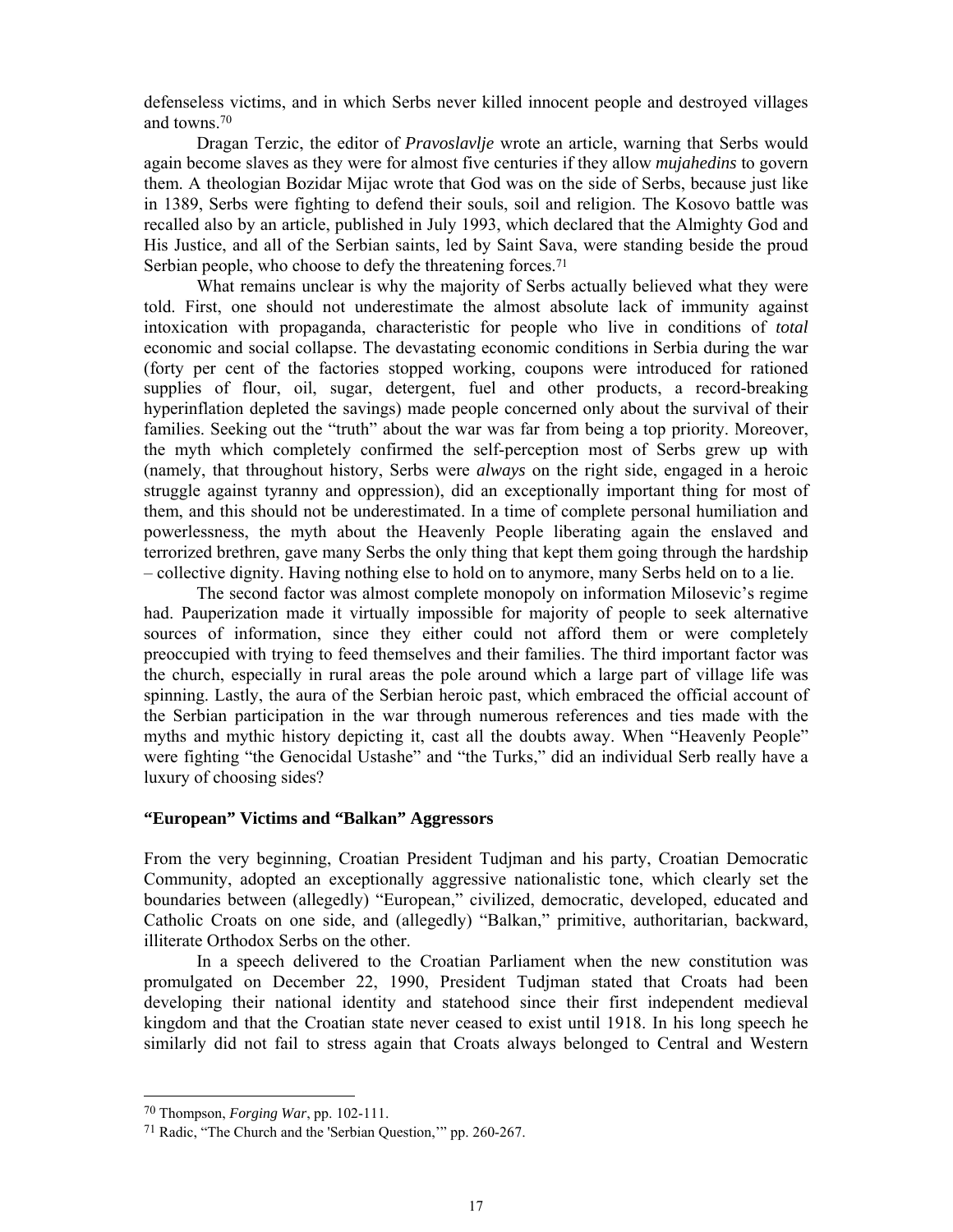Europe, as opposed to half-oriental Serbs, whose culture was a combination of Ottoman and Byzantine influences.72

 Almost immediately after the HDZ electoral victory, a rebellion started in the predominantly Serb-populated Kninska Krajina. Refusing to acknowledge the new republican authorities, the Krajina Serbs soon proclaimed autonomy of their region and used force against the attempts of the Croatian police to retake control of the area. Croatian media mocked the Serbian rebels, portraying them as drunken hillbillies, wearing Chetnik hats and characteristic long beards. Since the Serbs used trees to blockade the main roads, leading to Knin, their rebellion was dubbed *balvanska revolucija* (the log revolution). 73 *Vecernji list* described the event as "terrorist revolution" and referred to the insurgents exclusively as "Serb terrorists," "Chetnik terrorists" or "Chetnik hordes."74

The President Tudjman compared Serbs to a "cancer, destroying the Croatian national being at the very heart of Croatia."75 In a booklet issued in Croatia in 1992, the publisher collected a number of Serbian documents and extracts of statements made by Serbian politicians and intellectuals between 1844 and 1986. All these documents supposedly proved how Serbs have always planned to implant this "cancer" into the "Croatian national being." This "cancer," or the presence of Serbs in Croatia, was a justification used in the nineteenth century to plan and in the twentieth to create a Greater Serbia. The authors of the booklet dismissed all those sections of the published documents that did not confirm their thesis about an "eternal" Serbian plan to incorporate historic Croatian land into Serbia, as a Serbian attempt to hide "their true motives with a series of historic and demographic falsifications."76

Similarly, another publication issued during the war in Croatia, blamed the war on persistent Serbian hegemonic aspirations over Croatia. The booklet traces the beginning of these aspirations to the second Serbian uprising against the Ottomans in 1815 after which Serbia gained autonomy and started to develop its modern statehood. The latter was based on the idea of Greater Serbia within the borders of the fourteenth-century empire of Tsar Dusan.<sup>77</sup> These aspirations were finally realized in 1918 when the Kingdom of Serbs, Croats and Slovenes was established, which, according to the authors, was in fact Greater Serbia in all but name, since Serbs were privileged and Serbia economically exploited other regions.78 Serbs, they argue, continued to dominate and exploit the other nations also in socialist Yugoslavia, outmaneuvering the federal constitution, continuing to rule the country as their private property.79 When the forces of democracy took over Croatia and wanted to put an end to Serbian exploitation, the authors claim, the Serbian army attacked Croatia, starting a war of aggression, ethnically cleansing Croatia and trying to annex its territory in order to realize their almost two centuries old plan.80

 The new Croatian constitution declared Croatia a sovereign state based on a "millennial national identity of Croatian nation and the continuity of its statehood" during

<sup>72</sup> Franjo Tudjman. "We Stand Before a Great Historic Test" in *Yugoslavia through Documents: From its Creation to its Dissolution,* ed. Snezana Trifunovska. Dordrecht: M. Nijhoff, 1994, pp. 237-240.

<sup>73</sup> Thompson, *Forging War*, p. 161.

<sup>74</sup> Ibid., pp. 179-180.

<sup>75</sup> Mariana Lenkova, ed., *"Hate Speech" in the Balkans.* Athens: International Helsinki Federation for Human Rights, 1998, p.39.

<sup>76</sup> Ante Beljo, ed., *Greater Serbia: From Ideology to Aggression.* Zagreb: Croatian Information Centre, 1992, pp. 6-8.

<sup>77</sup> Dusan Bilandzic et al, *Croatia Between War and Independence,* Zagreb: University of Zagreb, 1991, pp. 11- 15.

<sup>78</sup> Ibid., pp. 30-32.

<sup>79</sup> Ibid., pp. 37-43.

<sup>80</sup> Ibid., pp. 70-73.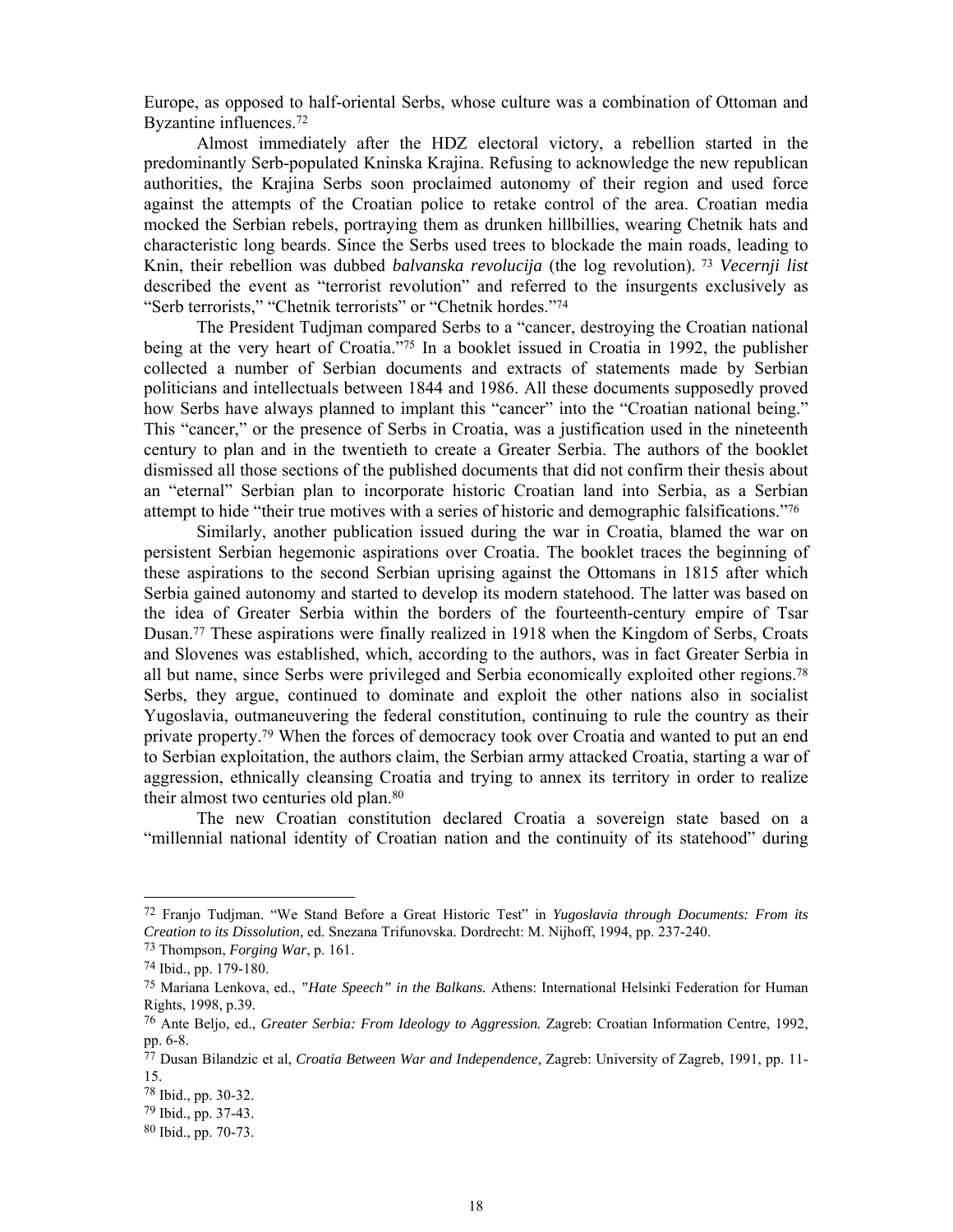more than 1,300 years, and on "the Croatian nation's historic right to full sovereignty."81 The references to "millennial statehood," terminated only by the Serbian "occupation" in 1918 became a central point of the HDZ pro-independence campaign. These references sometimes went to ridiculous proportions. *Hrvatski Politicki Leksikon* (Croatian Political Lexicon) thus states that the consequence of the Serbian occupation was that the name of the Croatian state disappeared from official usage after thirty-five (sic!) centuries of continuous existence. The occupation also allegedly separated Croatia from Europe, Western civilization, Western markets and economy, and Catholicism, and was destroying the Croatian language, economy and historical heritage, pushing it into the backward, repressive, tyrannical Serbian-ruled prison-state.82

 Just like in Serbia, the media played the most important role in spreading the "mythical" presentation of the war. The State Radio and Television (HRT), and the main daily newspapers, *Vjesnik, Vecernji list* and *Slobodna Dalmacija* were purged. Editors and reporters were dismissed, and new ones took their places, perfectly aware to whom they should be thankful for their promotion.

 The Croatian media presented the war as a struggle of a small democratic state, trying to assert its right to independent statehood. HRT programs were full of stories, featuring heroic "Croatian sons defending their homeland" or devoted "Croatian mothers, sending their sons of to the homeland liberation war."83

 From the very beginning of the war, the media completely subordinated their *raison d'être* (to impartially inform and report the truth) to the needs of the state propaganda and did their utmost to present Croatia as an innocent victim. There can hardly be any doubt that Croatia was a victim. A part of its territory was occupied, many of its towns and villages were bombed and some completely destroyed, many Croats were killed and many more forced to flee their homes. Yet, the drive to present Croatia as a victim and nothing but a victim was so strong that it pushed aside all ability to critically and realistically evaluate the situation, making it virtually impossible for the majority of Croats to imagine that their side could commit crimes and be an aggressor. The collective emotion of feeling like a victim, generated by the government and the media, and endorsed by the public, was strong enough to almost completely cast aside the rational evaluation of the facts, supplied by foreign and independent Croatian media and by increasing international criticism of Croatia during the Croat-Muslim conflict. Every objection to the image of Croatia as a victim was perceived as anti-Croatian and therefore pro-Serbian, and as a treacherous attack on the young Croatian state.84 For example, on October 23, 1993, UN forces discovered the bodies of 15 Muslim civilians in the central Bosnian village of Stupni Do. The investigation revealed that they were killed by Bosnian Croat forces, which shot them at close range and then set them on fire. Croatian news agency HINA reported that "Muslim and some foreign agencies reported the alleged massacre of civilians in the village of Stupni Do" and then added that Stupni Do was a centre from where Muslim forces were attacking Croatian villages.<sup>85</sup>

 In general, the coverage of the Croatian participation in the war in Bosnia continued to present Croats as victims. According to HRT reports, they were only defending "themselves and their centuries-old homes" against Serbian and Muslim forces, which were expansionist, aggressive and genocidal. The media practically never criticized the extreme nationalism of the leadership of "Herceg-Bosna" (the Croat-populated part of Bosnia-Herzegovina) and insisted that forces from Croatia proper never participated in the fighting in Bosnia, despite

<sup>81 &</sup>quot;The Constitution of the Republic of Croatia" in *Yugoslavia through Documents,* pp. 251-252.

<sup>82</sup> Hrvoje Sosic, *Hrvatski Politicki Leksikon* (Croatian Political Lexicon), part II. Rijeka: Tiskara Rijeka, 1993, pp. 1094-1096.

<sup>83</sup> Tanner, *Croatia*, pp. 264-265.

<sup>84</sup> Ugresic, *The Culture of Lies,* pp.72-77.

<sup>85</sup> Thompson, *Forging War*, pp. 148-149.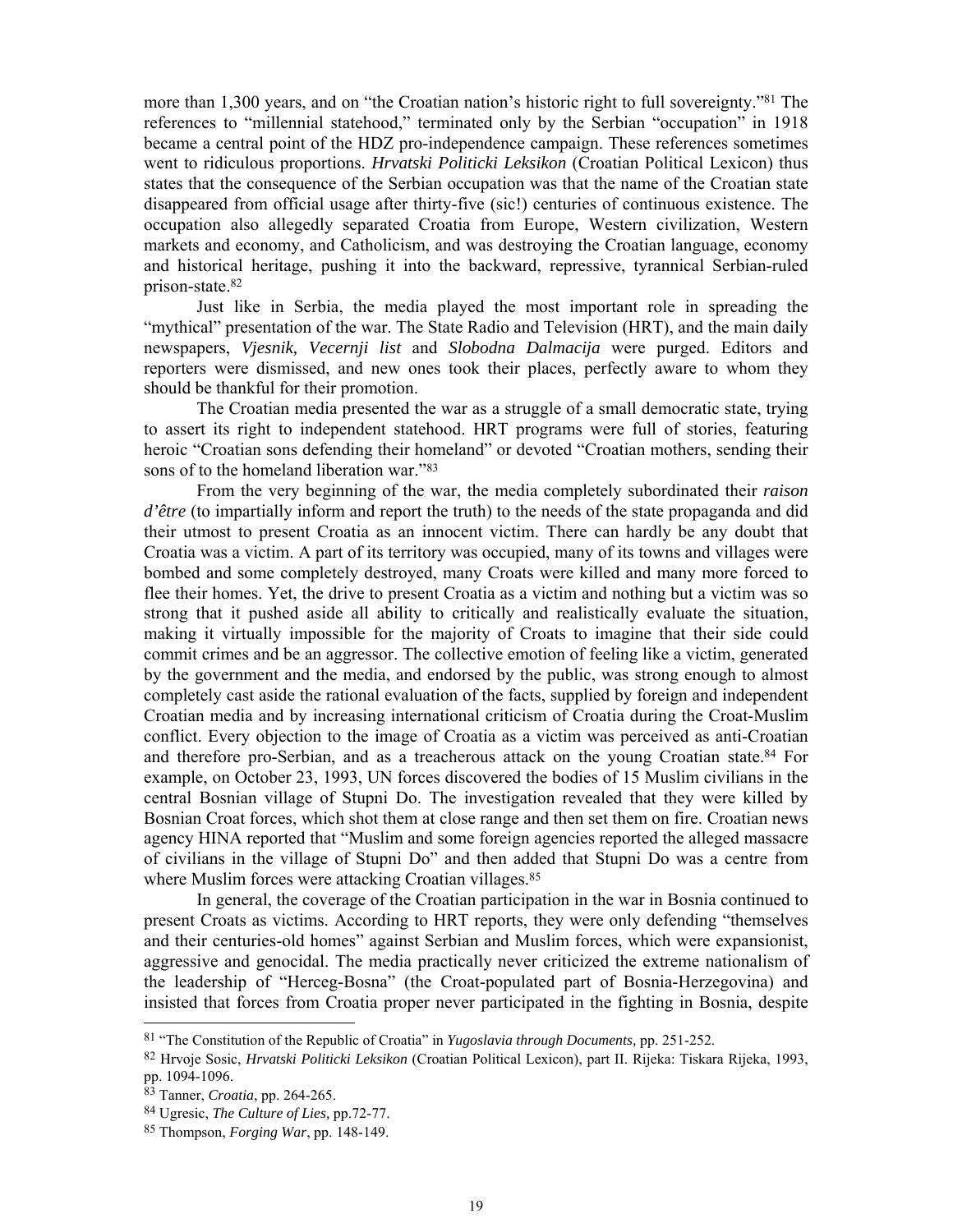the fact that many foreign journalists provided proofs for just the opposite. The crimes committed by the Croatian forces were regularly concealed. When this was not possible (like in the case of Ahmici massacre, where Croatian paramilitaries killed at least 104 Muslim civilians), the media blamed "certain criminals, wearing black uniforms and Ustashe symbols," trying to put the responsibility for the atrocities on Croats. On other occasions, the press reports about the crimes against the Muslims, committed in the Croat controlled parts of Bosnia, were appropriately surrounded with articles like "Muslims wound seven children." Often, when Croatian crimes were acknowledged, Sarajevo leadership was blamed for them, since "Muslim victims were a necessary part of the hellish plan for an Islamic Bosnia." 86

 The creation of a myth, which concealed the truth about the war, followed in Croatia a pattern similar to the one used in Serbia. The ruling elites, state-controlled media (especially the television and few most influential newspapers, which were all staffed with reliable cadres), numerous intellectuals and popular public figures joined to create a black and white "reality" in which Serbs (and later Muslims) were inevitably the villains, and Croatia and Croats innocent victims. Unlike in Serbian case, in which the alleged threat to Serbs was to a large extent pure fabrication, Croatian propaganda had a lot of ready-made material to use. After all, between July 1991 and January 1992, Croatian towns and villages were burning, Croats were forced to flee their homes, and the Serbian forces undoubtedly had the upper hand in the fighting.

 Yet, what is striking is how willing victim Croatia actually was. Many authors have written that Croatian authorities on many occasions provoked violent clashes and destruction (Vukovar and Dubrovnik are often quoted as typical cases) in order to receive an international recognition of Croatia as a compensation for its "suffering."87 In cases where the conflict stubbornly refused to begin (like in western Slavonia, where local Serbs and Croats were used to coexist peacefully with each other), Croatian special forces were employed to provoke one. Thus a few days before the massacre of Croatian policemen in Borovo selo on May 2, 1991, a small unit of the HDZ commandos, led by Gojko Susak (who was to become Croatian Defense Minister), sneaked to the village during the night and fired a few shoulder-launched Amburst missiles on Borovo selo.88

When in early 1993, Croatian army re-conquered parts of Dalmatia (around Zadar), the action was hailed as a first step towards complete liberation of "occupied territories." However, virtually not a single similar action followed until the summer of 1995. Only few weeks later, the Muslim-Croat war started in Bosnia and the area around Zadar was the natural route through which the Bosnian Croat army was supplied with arms, fuel, fresh troops, and wages (the income of Bosnian Croat police and army forces was coming from the budget of the Republic of Croatia). Instead of defending or liberating its territory, Croatian authorities, the democratic leaders of a country, which was supposedly a defenseless victims, devoted its material and human resources to carve up a Croatian state in Bosnia, and to eventually annex it to Croatia.

#### **Conclusion**

Most of the people in Croatia and Serbia continue to believe that "their" side was a victim, and that all the horrors and all the atrocities were committed only by "the others." Even if some Serbs or Croats acknowledge that the role their homelands played in the war was aggressive, rather than defensive, they blame it on the corrupt and greedy politicians, crazy

<sup>86</sup> Ibid., pp. 166-184.

<sup>87</sup> Lucic and Djikic, "Tudjmanovo desetljece" (Tudjman's Decade), Tanner, *Croatia,* pp. 265-268, Silber and Little, *Yugoslavia*, pp. 178-179, Bennett, *Yugoslavia's Bloody Collapse*, pp. 171-172.

<sup>88</sup> Silber and Little, *Yugoslavia*, p. 140.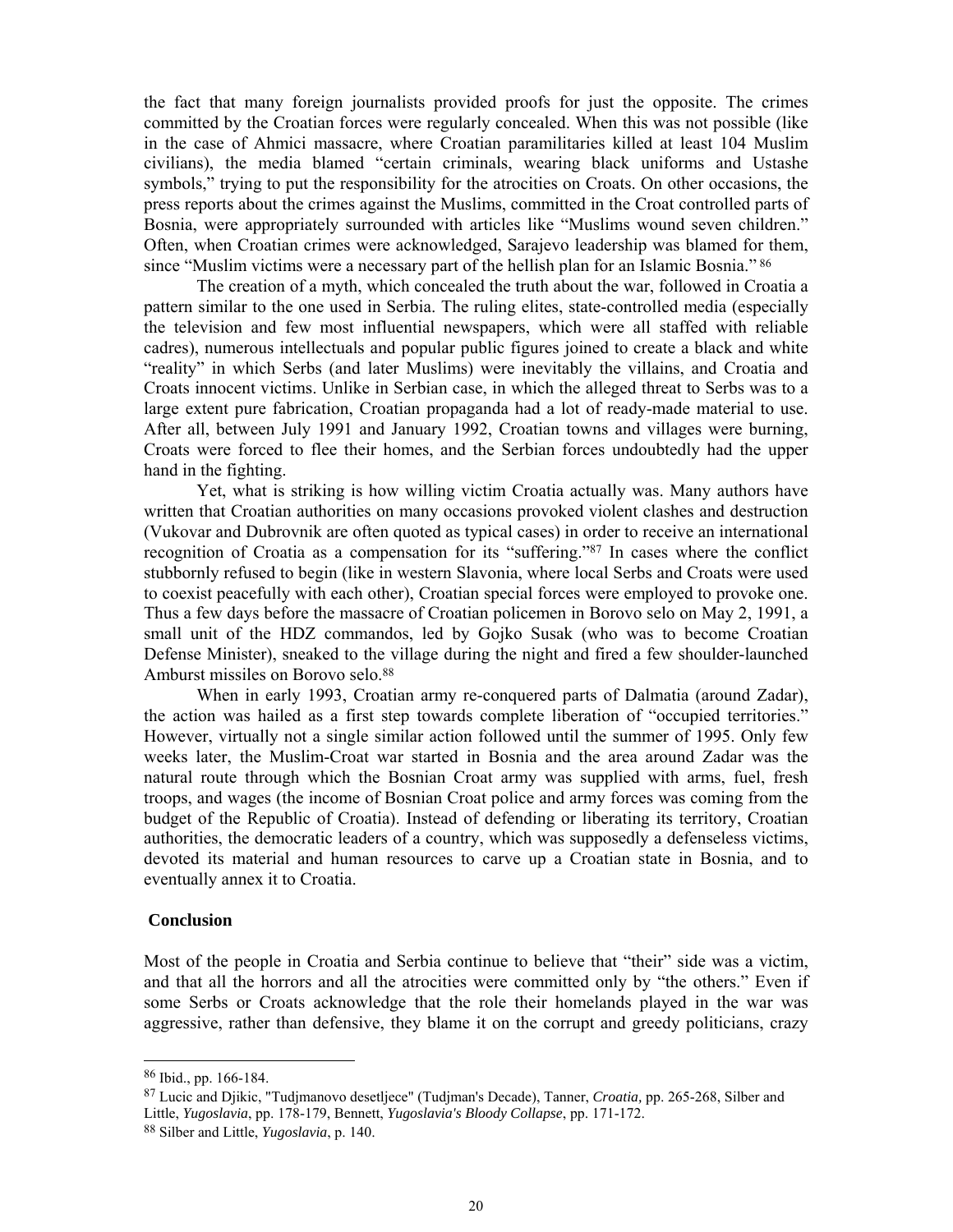and primitive highlanders, obsessed nationalists or criminal gangs. There is always someone else to blame, and to a point, this is understandable. It is true that numerous extremely nationalistic intellectuals, artists and writers contributed a lot to fanning of nationalist passions in the late 1980s. It is also true that a limited number of people with unlimited power in both Croatia and Serbia made a decision to go to war, and kept the war burning for as long it suited their interests. Above all, it is true that ordinary Serbs and Croats rarely participated in warfare and were even less often involved in committing atrocities. Yet, this does not pardon them from the "crime" of making all this possible by not preventing it. The opposition to war in both republics were virtually non-existent and only an odd anti-war protest was occasionally staged in Belgrade or Novi Sad, or in Zagreb or Split. Most people, just like people usually do anywhere in the world (like, for example, they did all over Europe during the Nazi or Communist "occupation"), simply adopted to the new circumstances and waited for it to pass.

 The "democracy" of life under Tudjman's and under Milosevic's regime has passed, and the normality is truly returning to both Serbia and Croatia. The memory of true Croatian and Serbian role in the war, confiscated by the imposition of a mythic, parallel reality in which the aggressors were remembered as victims, however, did not return.

Zarko Korac, a psychology professor at the University of Belgrade, was asked if Serbs would experience a catharsis after the war and acknowledge their responsibility for what happened. His negative reply is hardly surprising. Korac said that instead, many Serbs would say that they did not know, and others will reply that Serbs did nothing the others did not do to them.89 Looking at Serbia after Milosevic's downfall, one cannot but admit that Korac was right. Even a democrat and anti-nationalist like the late Serbian Prime Minister Zoran Djindjic, has not been immune to this trend. When asked by a Croatian journalist on a press conference whether Serbian government plans to apologize to Croatian people for aggression, committed by Serbian army, Djindjic answered that when he looks at over a million of Serb refugees from Croatia and Bosnia, he gets the feeling that someone should apologize to Serbs instead.90 Most of the people, who were sent to The Hague and have been convicted there, are still regarded as national heroes. The two most wanted suspects for the crimes against humanity, committed during the war in Bosnia, Radovan Karadzic and Ratko Mladic, are still at large. Even the trial against Milosevic, which is broadcasted live on one of Serbian TV channels, has helped Milosevic to build an image of a true patriot, who kept on fighting for the Serbian "national cause" against the rest of the evil and unfair world. The sudden death of Milosevic a week ago (on March 11, 2006) could have terrible consequences. Despite being hated by a majority of Serbs, he will enter their collective memory as someone who had died "an innocent man." The four-year long trial against Milosevic, which will now never come to its logical and necessary conclusion, is the worst kind of "gift" the international community could have given to the Serbian nationalists.

 The reluctance to face the truth regarding the Serbian participation in the war and to deal with its consequences is not only the feature of the new authorities, but is also shared by a large part of the public. With over a million refuges from Croatia and Bosnia living in Serbia, with having to cope with the harsh consequences of years of life under sanctions and almost completely destroyed economy, and with more than 200,000 of the youngest and best educated emigrated and most likely lost for Serbia forever, everyone trying to convince Serbs that they were not *the* victims will face an extremely difficult task.<sup>91</sup>

<sup>89</sup> Judah, *The Serbs,* p. 248.

<sup>90 &</sup>quot;Obtoznice v javnost" (The Indictments Made Public), *Dnevnik,* January 19, 2001.

<sup>91</sup> Judah, *The Serbs,* pp. 309-310.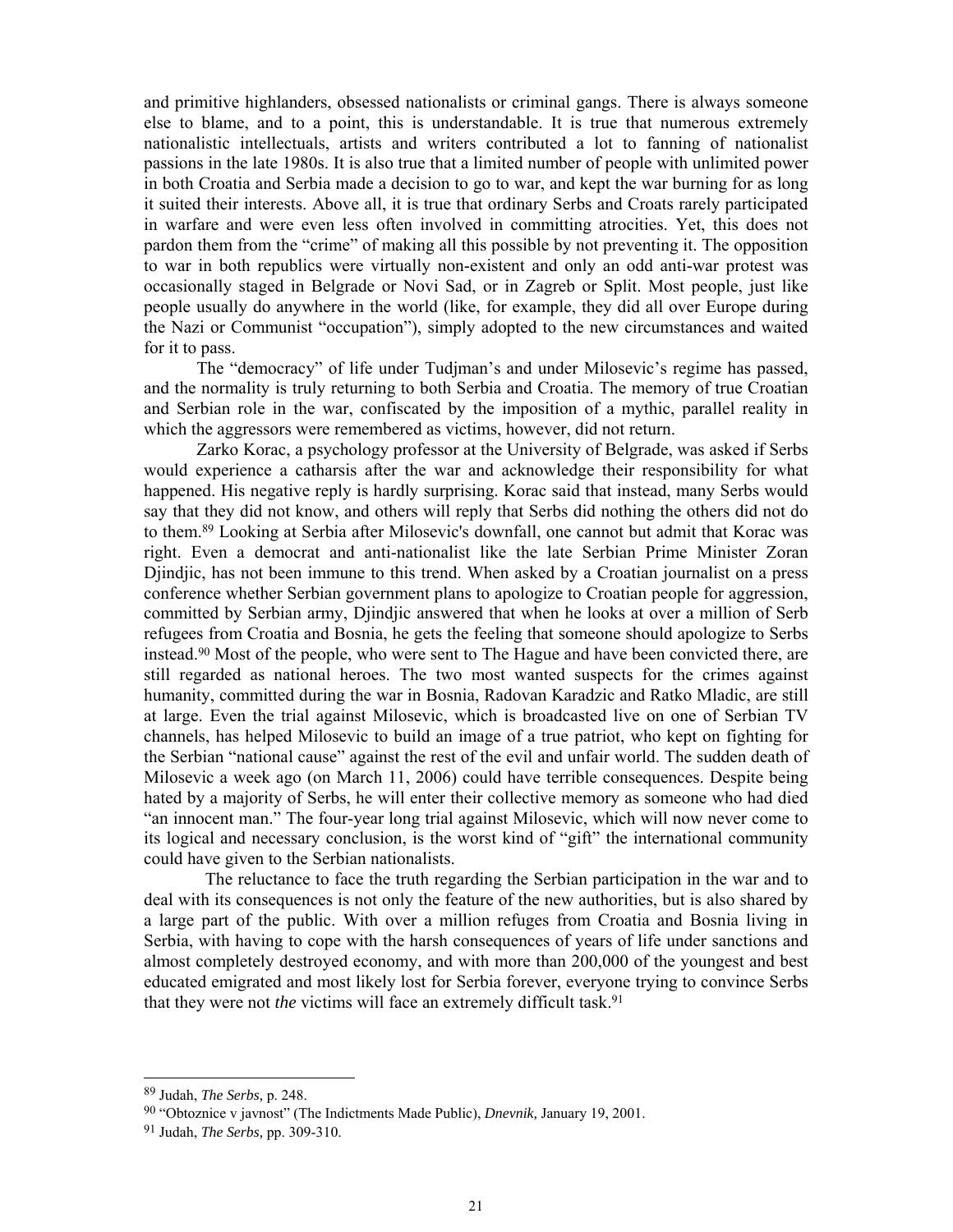As Serbian scholar Miodrag Popovic wrote, Serbs need to emancipate themselves from the blind slavery of their historic heritage, so that they could finally become not what their myths tell them they should be, but instead what *they* want to be.<sup>92</sup>

 The situation is almost identical in Croatia. The Croatian government is extremely troubled every time the Hague Tribunal opens a case against another "Croat," rather than trying to calm down tensions and protests of Croat nationalist die-hards. The nation-wide hysteria over the arrest of one of "the greatest Croatian heroes" Ante Gotovina is a perfect example. The official "reality" regarding the war is still that Croatia was a victim, and never attacked anyone. The Croatian *Sabor* adopted a declaration in December 2000, in which it was clearly stated that "Croatia was not involved in any aggressive military operations." Its role in the war was therefore strictly defensive. Vesna Pusic, president of the HNS (*Hrvatska narodna stranka,* Croatian People's Party), protested and declared in *Sabor* that opposite was the case, namely that Croatia was an aggressor in Bosnia. Pusic was criticized for her "blasphemy" in *Sabor* and verbally attacked and abused on numerous protests, organized by Croatian nationalists for daring to oppose the official dogma about Croatian innocence.93

 If Croats truly want to turn their country into open, democratic, civil and tolerant society, they will also have to come to terms with the consequences of Croatian policies in Bosnia. Even the untouchable operations "Storm" and "Lightning," in which Kninska Krajina and western Slavonia were again brought under Croatian control, need to be scrutinized and the numerous crimes committed during them acknowledged and punished. Above all, Croats need to come to terms with the fact that, in their case, the victims became aggressors, who ran concentration camps, massacred innocent civilians, destroyed towns, villages and numerous historic buildings (the famous Mostar bridge being one of them).<sup>94</sup> Regardless of a mass of evidence to the contrary, the image of Croatia and Croats as victims survived. Similarly preoccupied with daily struggle to survive (although in not such an extreme way as Serbs), similarly bombed with one-sided media campaign, and similarly misunderstood by the whole world that they, the *Antemurale Christianitatis*, cannot be the bad guys, since they have always been and are again defending the European civilization<sup>95</sup> from the onslaught of the Asiatic hordes, most Croats simply could not come to terms with the fact that they truly do not have a lot to be proud off.

A full decade after the end of the war in the former Yugoslavia and with democratic governments in power in Zagreb and in Belgrade, revealing the truth about the war, hidden by the myths created by those who waged a so-called "ethnic" war above all to benefit themselves, is absolutely necessary. Those responsible for the terrible crimes need to be striped of their "defenders-of-our-nation" alibis. Instead of protesting in their support, "their" people should be the first to demand that they be punished. Failing to do so in 1945 left too many skeletons hidden in the Yugoslav closet, and opening of this closet in late 1980s led to the bloodiest war Europe has witnessed since 1945. Serbs and Croats, whose new national identities were similarly built by hiding numerous skeletons in their new national closets, must avoid giving history a chance to repeat itself.

Bibliography:

<sup>92</sup> Quoted in Anzulovic, *Heavenly Serbia,* p. 8.

<sup>93</sup> Igor Lasic and Boris Rašeta. "Herceg-Bojna" (Herceg-War), *Feral Tribune*, no. 806, March 2001.

<sup>94</sup> Lucic and Djikic, "Tudjmanovo desetljece" (Tudjman's Decade).

<sup>95</sup> Tudjman stated that history would place him "right next to General Franco as a saviour of the western civilisation (sic)," quoted in Lucic and Djikic, "Tudjmanovo desetljece" (Tudjman's Decade).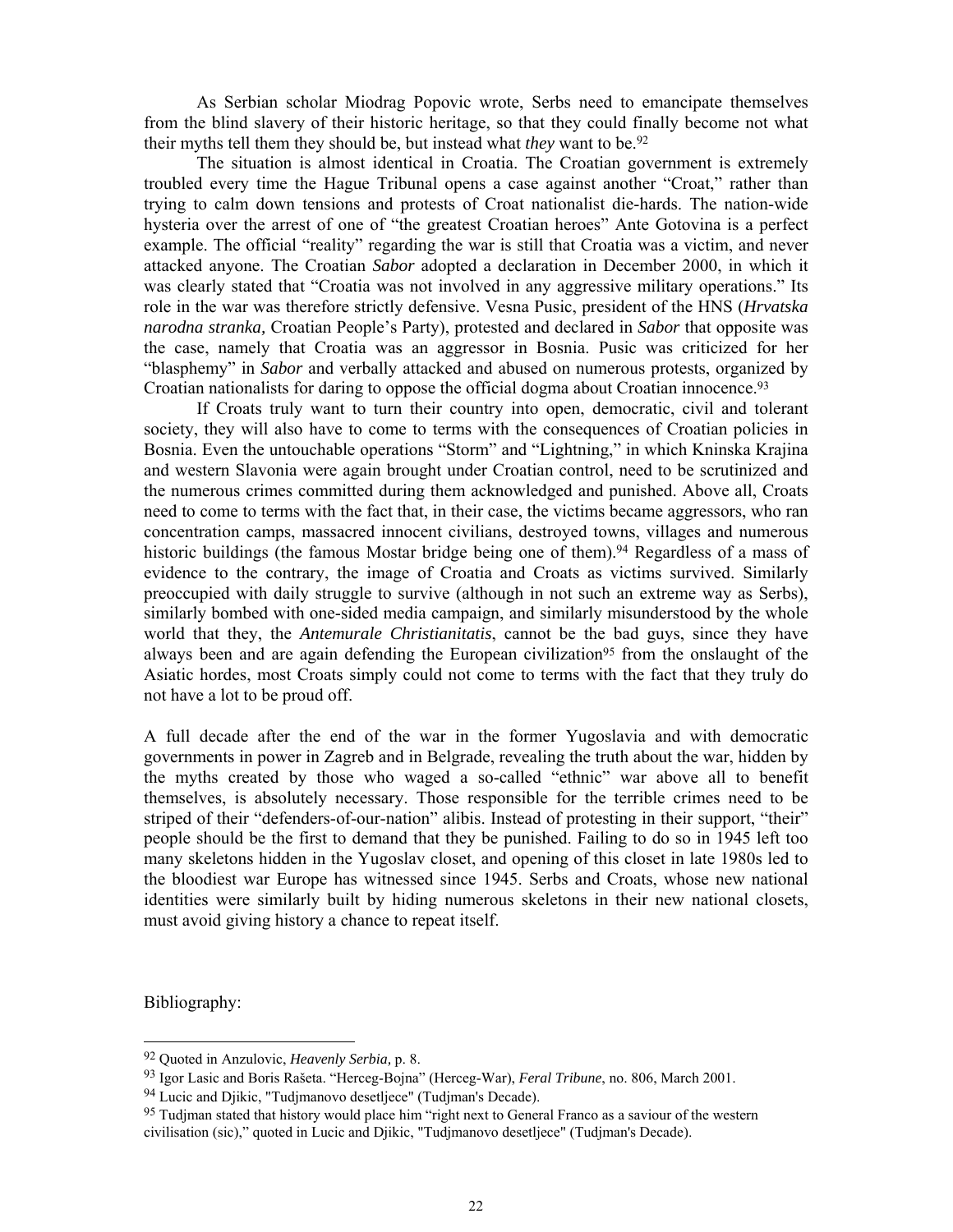- Anzulovic, Branimir. *Heavenly Serbia: From Myth to Genocide.* London: Hurst & Company, 1999.
- Beljo, Ante, editor. *Greater Serbia: From Ideology to Aggression.* Zagreb: Croatian Information Centre, 1992.
- Bennett, Christopher. *Yugoslavia's Bloody Collapse: Causes, Course and Consequences.* London: Hurst & Company, 1995.
- Bilandzic, Dusan et al. *Croatia Between War and Independence.* Zagreb: University of Zagreb, 1991.
- Bloch, Maurice E. F. *How We Think They Think: Anthropological Approaches to Cognition, Memory, and Literacy*. Boulder: Westview Press, 1996.
- Connerton, Paul. *How Societies Remember.* Cambridge: Cambridge University Press, 1989.
- Connor, Walker. "The Nation and Its Myth," *International Journal of Comparative Sociology,* vol. 33, no. 1-2, 1992.
- Dragnich, Alex N., editor. *Serbia's Historical Heritage.* Boulder: Columbia University Press - East European Monographs, 1994.
- Gagnon, V. P. jr., "Ethnic Nationalism and International Conflict: The Case of Serbia," *International Security*, vol. 19, no. 3, winter 1994-1995.
- Gillis, John R., editor. *Commemorations: The Politics of National identity.* Princeton: Princeton University Press, 1994.
- Holton, Milne and Vasa D. Mihailovich. *Serbian Poetry from the Beginnings to the Present.* New Haven: Slavica Publishers - Yale Centre for International and Area Studies, 1988.
- Hosking, Geoffrey and George Schopflin, editors. *Myths and Nationhood.* London: Hurst & Company, 1997.
- Judah, Tim. *Kosovo: War and Revenge.* New Haven: Yale University Press, 2000.
- Judah, Tim. *The Serbs: History, Myth, and the Destruction of Yugoslavia.* New Haven: Yale University Press, 1997.
- Krestic, Vasilije D. *Through Genocide to a Greater Croatia.* Belgrade: BIGZ, 1998.
- Lasić, Igor and Boris Rašeta. "Herceg-Bojna" (Herceg-War), *Feral Tribune*, no. 806, March 2001.
- Lenkova, Mariana, editor, *"Hate Speech" in the Balkans.* Athens: International Helsinki Federation for Human Rights, 1998.
- Lesic, Zdenko, editor. *Children of Atlantis. Voices from the Former Yugoslavia.* Budapest: Central European University Press, 1995.
- Lucic, Predrag and Ivica Djikic, "Tudjmanovo desetljece" (Tudjman's Decade), *Feral Tribune,* no. 743. January 1999.
- "Obtoznice v javnost" (The Indictments Made Public), *Dnevnik,* January 19, 2001.
- Popov, Nebojsa, editor. *The Road to War in Serbia: Trauma and Catharsis.* Budapest: Central European University Press, 2000.
- Silber, Laura and Allan Little. *Yugoslavia: Death of a Nation.* New York: Penguin Books, 1997.
- Smith, Anthony D. *The Ethnic Origins of Nations.* Cambridge: Blackwell Publishers, 1996.
- Sosic, Hrvoje. *Hrvatski Politicki Leksikon* (Croatian Political Lexicon). Rijeka: Tiskara Rijeka, 1993.
- Sutton, David. *Memories Cast in Stone.* Oxford: Berg, 1998.
- Tanner, Marcus. *Croatia: A Nation Forged in War.* New Haven: Yale University Press, 1997.